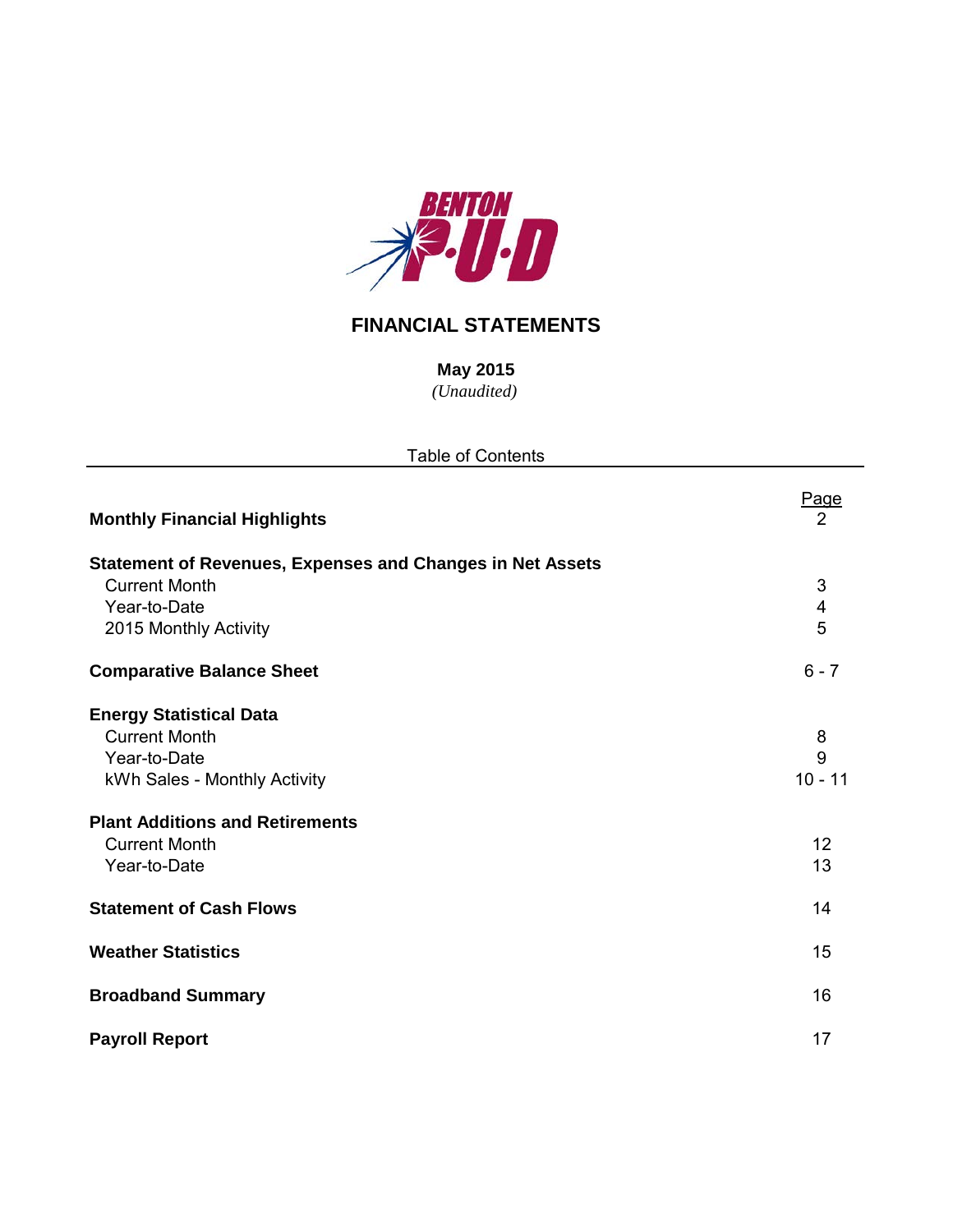

# *Financial Highlights May 2015*



 *Issue date: 6/23/15*

Financial highlights for the month of May:

- $\triangleright$  District operations resulted in a decrease in net assets of \$550,000 for the month.
- The average temperature of 66.5° was 4.4° above normal. Cumulative heating degree days were 1% below last year.
- > Total retail kWh billed during May was down 3% from last year and 5% above budget.
- Net power supply costs were \$6.0 million for the month with sales for resale of \$1.0 million and an average price of \$25 per MWh.
- May's non-power operating costs of \$1.6 million before taxes and depreciation were 4% below budget.
- $\triangleright$  Capital expenditures were \$800,000 for the month.

| (in thousands of dollars)     |          |           |          |           |         |     |     |     |            |     |            |            |                  |                                |
|-------------------------------|----------|-----------|----------|-----------|---------|-----|-----|-----|------------|-----|------------|------------|------------------|--------------------------------|
| <b>Change in Net Position</b> | Jan      | Feb       | Mar      | Apr       | May     | Jun | Jul | Aug | <b>Sep</b> | Oct | <b>Nov</b> | <b>Dec</b> | <b>Total YTD</b> | <b>Annual</b><br><b>Budget</b> |
| Actual                        | \$1,013  | (\$1,035) | \$945    | (\$1,461) | (\$546) |     |     |     |            |     |            |            | (\$1,084)        |                                |
| <b>Budget</b>                 | \$2,416  | ( \$866)  | \$674    | (\$1,038) | (\$874) |     |     |     |            |     |            |            | \$313            | (\$1,083)                      |
|                               |          |           |          |           |         |     |     |     |            |     |            |            |                  |                                |
| <b>Net Power Costs</b>        | Jan      | Feb       | Mar      | Apr       | May     | Jun | Jul | Aug | Sep        | Oct | <b>Nov</b> | <b>Dec</b> | Total            | Annual<br><b>Budget</b>        |
| Power Supply Costs            | \$7.467  | \$7.190   | \$7.192  | \$7.715   | \$7,141 |     |     |     |            |     |            |            | \$36,705         | \$89,745                       |
| Less: Sales for Resale        | (2, 243) | (1, 949)  | (2, 514) | (1,031)   | (1,098) |     |     |     |            |     |            |            | (8,834)          | (12, 290)                      |
| <b>Net Power Costs</b>        | \$5,224  | \$5,241   | \$4,679  | \$6,684   | \$6,043 |     |     |     |            |     |            |            | \$27,871         | \$77,455                       |
|                               |          |           |          |           |         |     |     |     |            |     |            |            |                  |                                |
| <b>Net Capital Costs</b>      | Jan      | Feb       | Mar      | Apr       | May     | Jun | Jul | Aug | <b>Sep</b> | Oct | <b>Nov</b> | <b>Dec</b> | <b>Total</b>     | <b>Annual</b><br><b>Budget</b> |
| <b>Capital Expenditures</b>   | \$688    | \$870     | \$1.147  | \$872     | \$834   |     |     |     |            |     |            |            | \$4,412          | \$14,653                       |
| Less: Capital Contributions   | (55)     | (64)      | (142)    | (247)     | (470)   |     |     |     |            |     |            |            | (978)            | (2, 116)                       |
| <b>Net Capital Costs</b>      | \$633    | \$806     | \$1,005  | \$626     | \$364   |     |     |     |            |     |            |            | \$3,434          | \$12,537                       |
|                               |          |           |          |           |         |     |     |     |            |     |            |            |                  |                                |
| <b>Load Statistics</b>        | Jan      | Feb       | Mar      | Apr       | May     | Jun | Jul | Aug | Sep        | Oct | <b>Nov</b> | <b>Dec</b> | <b>Total</b>     | Annual<br><b>Budget</b>        |
| aMW - Retail Sales Billed     | 179      | 178       | 148      | 182       | 201     |     |     |     |            |     |            |            | 178              | 196                            |
| aMW - Sales for Resale        | 107      | 135       | 145      | 60        | 57      |     |     |     |            |     |            |            | 101              | 39                             |









| <b>Key Ratios</b>                       |        |  |  |  |  |  |  |  |  |  |
|-----------------------------------------|--------|--|--|--|--|--|--|--|--|--|
| <b>Current Ratio</b>                    | 4.37:1 |  |  |  |  |  |  |  |  |  |
| Debt Service Coverage (2012 actual)     | 3.60   |  |  |  |  |  |  |  |  |  |
| Debt Service Coverage (2013 actual)     | 3.14   |  |  |  |  |  |  |  |  |  |
| Debt Service Coverage (2014 Actual)     | 3.38   |  |  |  |  |  |  |  |  |  |
| Debt Service Coverage (2015 projection) | 2.56   |  |  |  |  |  |  |  |  |  |
| (includes capital contributions)        |        |  |  |  |  |  |  |  |  |  |

| <b>Other Statistics</b>                 |    |        |         |  |  |  |  |  |  |  |
|-----------------------------------------|----|--------|---------|--|--|--|--|--|--|--|
| Unrestricted Undesignated Reserves      | \$ | 31.7   | million |  |  |  |  |  |  |  |
| Bond Insurance Replacement (designated) | \$ | 4.0    | million |  |  |  |  |  |  |  |
| Power Market Volatility (designated)    | \$ | 4.3    | million |  |  |  |  |  |  |  |
| Special Capital (designated)            | \$ | 6.7    | million |  |  |  |  |  |  |  |
| Customer Deposits (designated)          | \$ | 1.4    | million |  |  |  |  |  |  |  |
| Bond Principal & Interest (restricted)  | \$ | 2.0    | million |  |  |  |  |  |  |  |
| <b>Net Utility Plant</b>                | \$ | 120.8  | million |  |  |  |  |  |  |  |
| Long-Term Debt                          | \$ | 57.0   | million |  |  |  |  |  |  |  |
| <b>Active Service Agreements</b>        |    | 50.620 |         |  |  |  |  |  |  |  |
| Non-Contingent Employees                |    | 152.00 |         |  |  |  |  |  |  |  |
| Contingent YTD FTE's                    |    | 1.04   |         |  |  |  |  |  |  |  |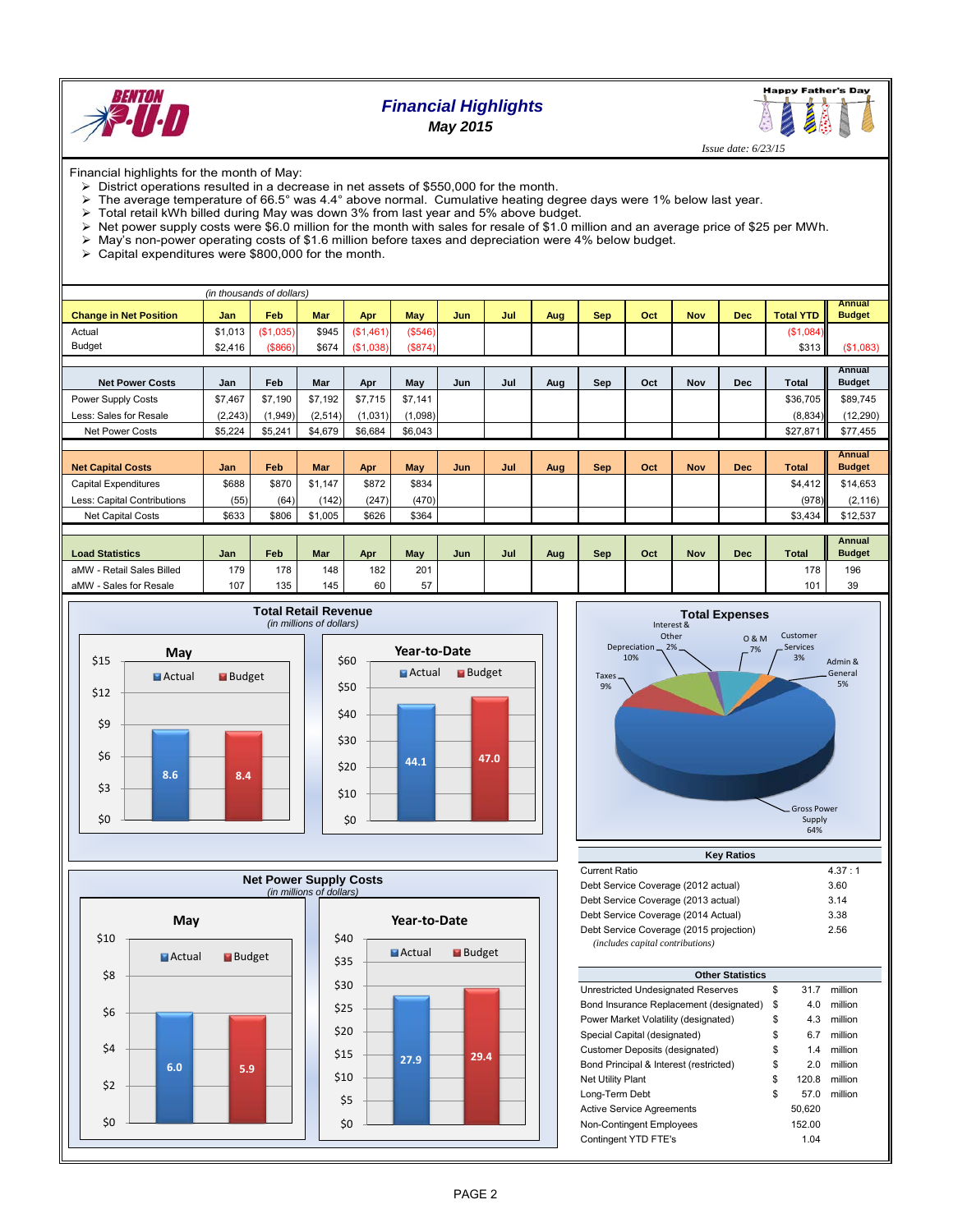#### **PUBLIC UTILITY DISTRICT NO.1 OF BENTON COUNTY STATEMENT OF REVENUES, EXPENSES, AND CHANGES IN NET POSITION CURRENT MONTH**

|                                                            | 5/31/2015     |               |                          | 5/31/2014     |                          |  |  |
|------------------------------------------------------------|---------------|---------------|--------------------------|---------------|--------------------------|--|--|
|                                                            | <b>ACTUAL</b> | <b>BUDGET</b> | <b>PCT</b><br><b>VAR</b> | <b>ACTUAL</b> | <b>PCT</b><br><b>VAR</b> |  |  |
| <b>OPERATING REVENUES</b>                                  |               |               |                          |               |                          |  |  |
| Energy Sales - Retail                                      | \$8,564,873   | \$8,389,402   | 2%                       | \$8,854,036   | $-3%$                    |  |  |
| <b>Energy Sales for Resale</b>                             | 1,045,863     | 487,654       | 114%                     | 1,377,048     | $-24%$                   |  |  |
| Transmission of Power for Others                           | 52,197        | 41,667        | 25%                      | 65,380        | $-20%$                   |  |  |
| <b>Broadband Revenue</b>                                   | 135,833       | 190,242       | $-29%$                   | 165,657       | $-18%$                   |  |  |
| Other Revenue                                              | 82,657        | 133,752       | $-38%$                   | 127,017       | $-35%$                   |  |  |
| <b>TOTAL OPERATING REVENUES</b>                            | 9,881,422     | 9,242,717     | 7%                       | 10,589,137    | $-7%$                    |  |  |
| <b>OPERATING EXPENSES</b>                                  |               |               |                          |               |                          |  |  |
| <b>Purchased Power</b>                                     | 6,018,834     | 5,177,789     | 16%                      | 5,741,770     | 5%                       |  |  |
| <b>Purchased Transmission &amp; Ancillary Services</b>     | 1,045,252     | 1,048,133     | 0%                       | 1,121,017     | $-7%$                    |  |  |
| <b>Conservation Program</b>                                | 76,528        | 174,041       | -56%                     | 34,268        | 123%                     |  |  |
| <b>Total Power Supply</b>                                  | 7,140,614     | 6,399,964     | 12%                      | 6,897,055     | 4%                       |  |  |
| <b>Transmission Operation &amp; Maintenance</b>            | 6,102         | 4,154         | 47%                      | 19.896        | $-69%$                   |  |  |
| Distribution Operation & Maintenance                       | 695,647       | 733,240       | $-5%$                    | 685.371       | 1%                       |  |  |
| <b>Broadband Expense</b>                                   | 90,148        | 69,380        | 30%                      | 68,575        | 31%                      |  |  |
| Customer Accounting, Collection & Information              | 306,644       | 355,766       | $-14%$                   | 291,102       | 5%                       |  |  |
| Administrative & General                                   | 535,197       | 540,450       | $-1%$                    | 620,911       | $-14%$                   |  |  |
| Subtotal before Taxes & Depreciation                       | 1,633,739     | 1,702,990     | $-4%$                    | 1,685,855     | $-3%$                    |  |  |
| Taxes                                                      | 886,158       | 939,867       | $-6%$                    | 905,780       | $-2%$                    |  |  |
| Depreciation & Amortization                                | 1,166,727     | 1,114,971     | $5\%$                    | 1,095,914     | 6%                       |  |  |
| <b>Total Other Operating Expenses</b>                      | 3,686,625     | 3,757,828     | $-2%$                    | 3,687,548     | 0%                       |  |  |
| <b>TOTAL OPERATING EXPENSES</b>                            | 10,827,239    | 10,157,792    | 7%                       | 10,584,604    | 2%                       |  |  |
| <b>OPERATING INCOME (LOSS)</b>                             | (945, 817)    | (915, 075)    | 3%                       | 4,534         | n/a                      |  |  |
| <b>NONOPERATING REVENUES &amp; EXPENSES</b>                |               |               |                          |               |                          |  |  |
| Interest Income                                            | 27,140        | 20,833        | 30%                      | 61,632        | $-56%$                   |  |  |
| Other Income                                               | 111,445       | 31,339        | 256%                     | 33,752        | 230%                     |  |  |
| Other Expense                                              |               |               | n/a                      |               | n/a                      |  |  |
| <b>Interest Expense</b>                                    | (238, 496)    | (223, 701)    | 7%                       | (246, 111)    | $-3%$                    |  |  |
| Debt Discount/Premium Amortization & Loss on Defeased Debt | 36,018        | 36,018        | 0%                       | 37,227        | $-3%$                    |  |  |
| MtM Gain/(Loss) on Investments                             | (6, 120)      |               | n/a                      |               | n/a                      |  |  |
| Loss in Joint Ventures/Special Assessments                 |               |               | n/a                      |               | n/a                      |  |  |
| <b>TOTAL NONOPERATING REVENUES &amp; EXPENSES</b>          | (70, 013)     | (135, 511)    | 48%                      | (113, 499)    | $-38%$                   |  |  |
| INCOME (LOSS) BEFORE CAPITAL CONTRIBUTIONS                 | (1,015,830)   | (1,050,586)   | -3%                      | (108, 966)    | 832%                     |  |  |
| <b>CAPITAL CONTRIBUTIONS</b>                               | 469,982       | 176,351       | 167%                     | 44,130        | 965%                     |  |  |
| <b>CHANGE IN NET POSITION</b>                              | (\$545,848)   | (\$874, 235)  | $-38%$                   | ( \$64, 836)  | 742%                     |  |  |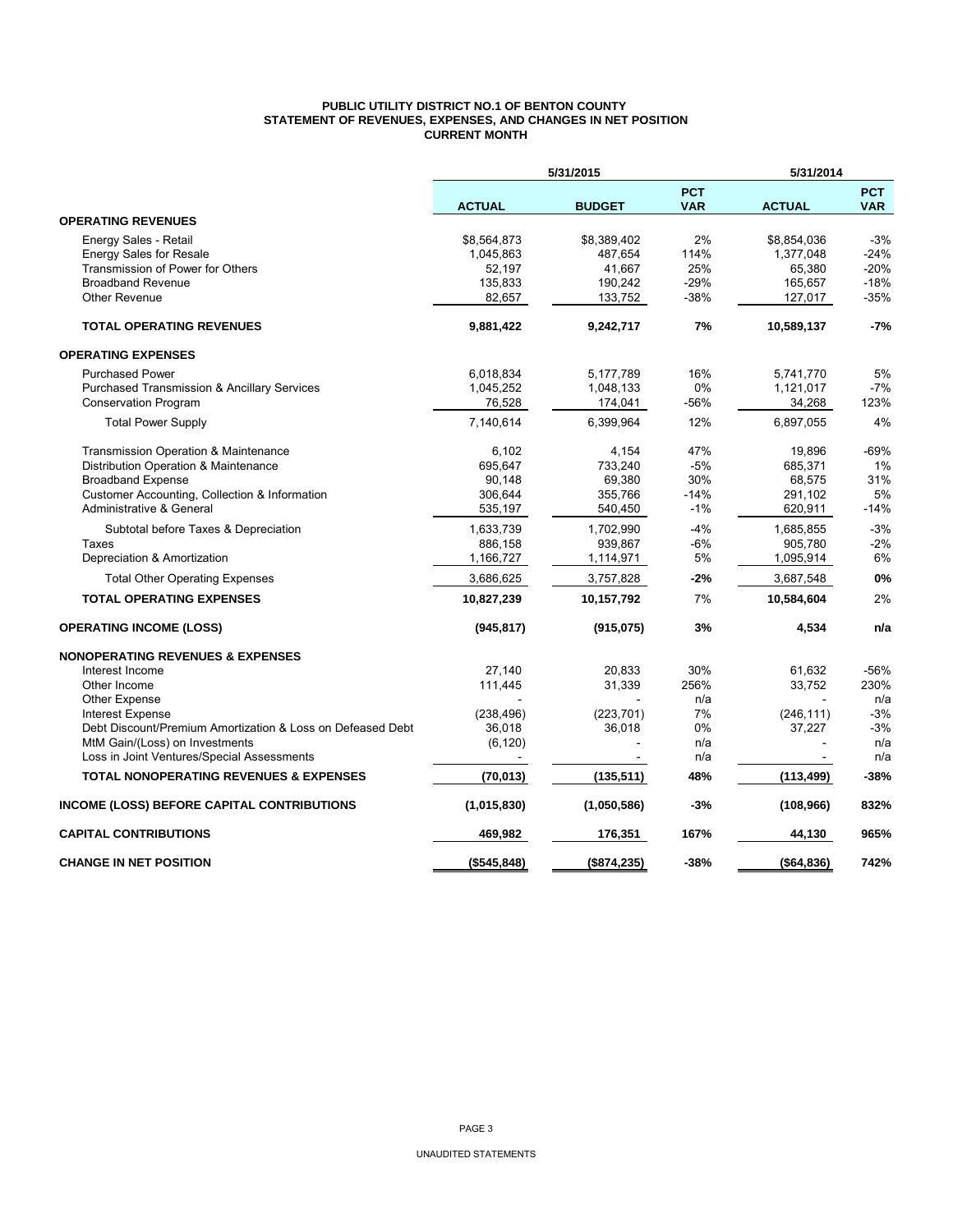## **PUBLIC UTILITY DISTRICT NO.1 OF BENTON COUNTY STATEMENT OF REVENUES, EXPENSES, AND CHANGE IN NET POSITION YEAR TO DATE**

|                                                            |               | 5/31/2015     |                          | 5/31/2014     |                          |
|------------------------------------------------------------|---------------|---------------|--------------------------|---------------|--------------------------|
|                                                            | <b>ACTUAL</b> | <b>BUDGET</b> | <b>PCT</b><br><b>VAR</b> | <b>ACTUAL</b> | <b>PCT</b><br><b>VAR</b> |
| <b>OPERATING REVENUES</b>                                  |               |               |                          |               |                          |
| Energy Sales - Retail                                      | \$44,087,553  | \$46,971,406  | -6%                      | \$46,611,395  | -5%                      |
| <b>Energy Sales for Resale</b>                             | 8,536,333     | 4,904,702     | 74%                      | 10,341,736    | $-17%$                   |
| Transmission of Power for Others                           | 298,115       | 208,334       | 43%                      | 279.624       | 7%                       |
| <b>Broadband Revenue</b>                                   | 823,016       | 951,210       | $-13%$                   | 960,370       | $-14%$                   |
| <b>Other Revenue</b>                                       | 836,515       | 914,377       | -9%                      | 783,839       | 7%                       |
| <b>TOTAL OPERATING REVENUES</b>                            | 54,581,533    | 53,950,029    | 1%                       | 58,976,964    | $-7%$                    |
| <b>OPERATING EXPENSES</b>                                  |               |               |                          |               |                          |
| <b>Purchased Power</b>                                     | 31,292,512    | 28,444,703    | 10%                      | 35,006,434    | -11%                     |
| Purchased Transmission & Ancillary Services                | 5,366,490     | 5,212,984     | 3%                       | 5,517,313     | $-3%$                    |
| <b>Conservation Program</b>                                | 46,151        | 870,207       | -95%                     | 89,598        | -48%                     |
| <b>Total Power Supply</b>                                  | 36,705,153    | 34,527,894    | 6%                       | 40,613,346    | $-10%$                   |
| Transmission Operation & Maintenance                       | 69,813        | 15,551        | 349%                     | 29,456        | 137%                     |
| Distribution Operation & Maintenance                       | 3,726,245     | 3,694,160     | 1%                       | 3,538,731     | 5%                       |
| <b>Broadband Expense</b>                                   | 425,426       | 253,057       | 68%                      | 253,247       | 68%                      |
| Customer Accounting, Collection & Information              | 1,427,970     | 1,674,935     | $-15%$                   | 1,483,001     | $-4%$                    |
| Administrative & General                                   | 2,987,819     | 2,769,315     | 8%                       | 2,847,384     | 5%                       |
| Subtotal before Taxes & Depreciation                       | 8,637,273     | 8,407,019     | 3%                       | 8,151,819     | 6%                       |
| Taxes                                                      | 4,928,367     | 5,335,807     | $-8%$                    | 5,269,199     | $-6%$                    |
| Depreciation & Amortization                                | 5,843,965     | 5,574,855     | 5%                       | 5,525,415     | 6%                       |
| <b>Total Other Operating Expenses</b>                      | 19,409,605    | 19,317,681    | 0%                       | 18,946,433    | 2%                       |
| <b>TOTAL OPERATING EXPENSES</b>                            | 56,114,758    | 53,845,575    | 4%                       | 59,559,779    | $-6%$                    |
| <b>OPERATING INCOME (LOSS)</b>                             | (1,533,225)   | 104,454       | n/a                      | (582, 815)    | 163%                     |
| <b>NONOPERATING REVENUES &amp; EXPENSES</b>                |               |               |                          |               |                          |
| Interest Income                                            | 131,744       | 104,165       | 26%                      | 277,160       | $-52%$                   |
| Other Income                                               | 283.655       | 156.695       | 81%                      | 161,906       | 75%                      |
| <b>Other Expense</b>                                       |               |               | n/a                      |               | n/a                      |
| <b>Interest Expense</b>                                    | (1, 170, 648) | (1, 114, 123) | 5%                       | (1, 189, 400) | $-2%$                    |
| Debt Discount/Premium Amortization & Loss on Defeased Debt | 180,090       | 180,090       | 0%                       | 186,137       | $-3%$                    |
| MtM Gain/(Loss) on Investments                             | 46,660        |               | n/a                      |               | n/a                      |
| Loss in Joint Ventures/Special Assessments                 |               |               | n/a                      |               | n/a                      |
| <b>TOTAL NONOPERATING REVENUES &amp; EXPENSES</b>          | (528, 500)    | (673, 173)    | $-21%$                   | (564, 197)    | $-6%$                    |
| <b>INCOME (LOSS) BEFORE CAPITAL CONTRIBUTIONS</b>          | (2,061,725)   | (568, 719)    | 263%                     | (1, 147, 012) | 80%                      |
| <b>CAPITAL CONTRIBUTIONS</b>                               | 978,163       | 881,755       | 11%                      | 349,977       | 179%                     |
| <b>CHANGE IN NET POSITION</b>                              | (1,083,562)   | 313,036       | -446%                    | (797, 035)    | 36%                      |
| TOTAL NET POSITION, BEGINNING OF YEAR                      | 130,711,075   | 126,880,031   | 3%                       | 126,880,031   | 3%                       |
| TOTAL NET POSITION, END OF YEAR                            | 129.627.513   | 127,193,067   | 2%                       | 126,082,996   | 3%                       |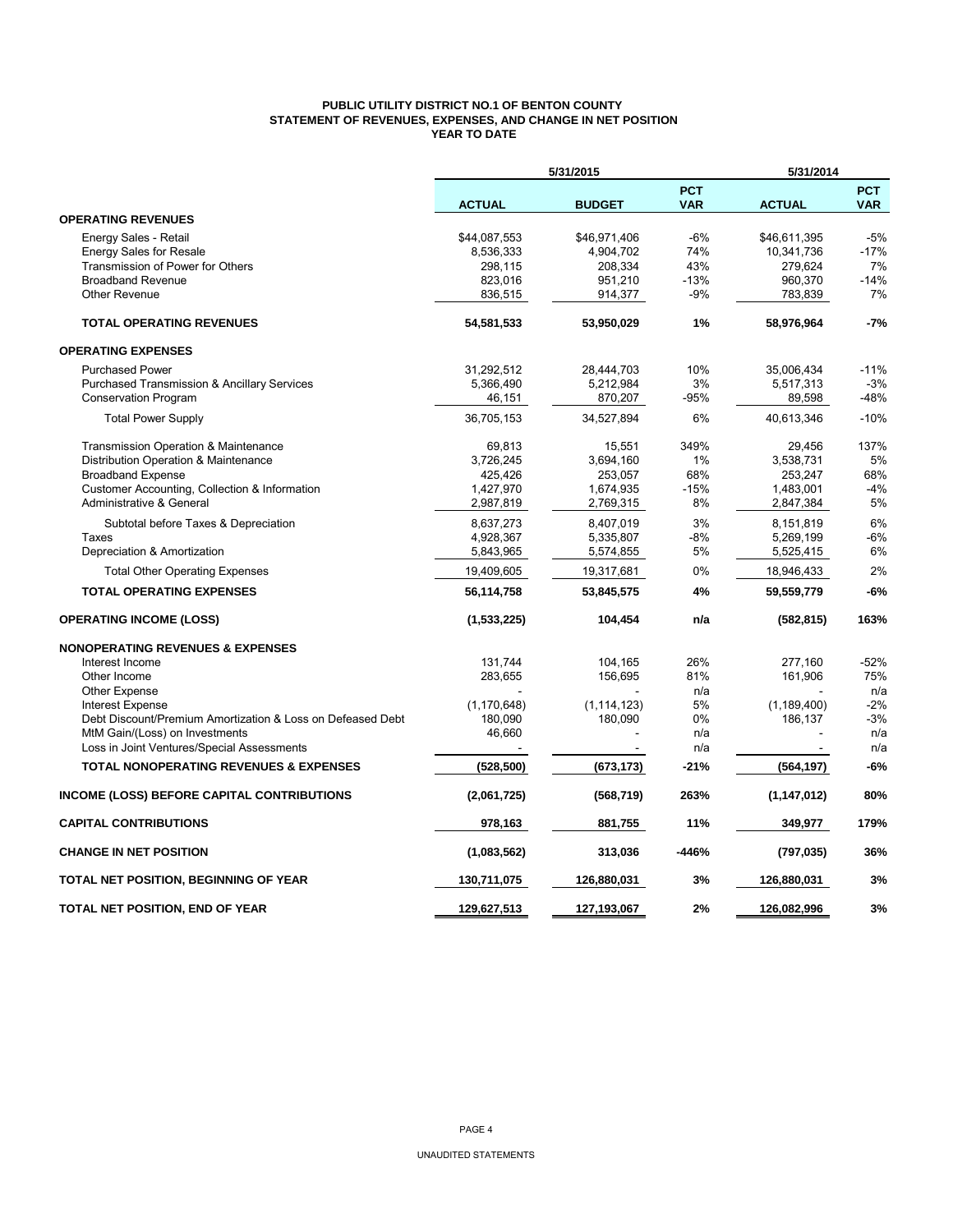#### **PUBLIC UTILITY DISTRICT NO. 1 OF BENTON COUNTY STATEMENT OF REVENUES, EXPENSES, AND CHANGE IN NET POSITION 2015 MONTHLY ACTIVITY**

|                                                        | January                | February               | March       | <b>April</b>  | May          | June | July | <b>August</b> | September | October | <b>November</b> | December | <b>Total</b>  |
|--------------------------------------------------------|------------------------|------------------------|-------------|---------------|--------------|------|------|---------------|-----------|---------|-----------------|----------|---------------|
| <b>OPERATING REVENUES</b>                              |                        |                        |             |               |              |      |      |               |           |         |                 |          |               |
| Energy Sales - Retail                                  | \$9,887,550            | \$7,962,524            | \$9,112,835 | \$8,559,772   | \$8,564,873  |      |      |               |           |         |                 |          | \$44,087,554  |
| <b>Energy Sales for Resale</b>                         | 2,191,293              | 1,884,254              | 2,437,608   | 977,315       | 1,045,863    |      |      |               |           |         |                 |          | 8,536,333     |
| Transmission of Power for Others                       | 51,594                 | 65,156                 | 75,941      | 53,229        | 52,197       |      |      |               |           |         |                 |          | 298,117       |
| <b>Broadband Revenue</b>                               | 180,041                | 182,595                | 163,217     | 161,331       | 135,833      |      |      |               |           |         |                 |          | 823,017       |
| <b>Other Electric Revenue</b>                          | 105,003                | 76,298                 | 481,488     | 91,070        | 82,657       |      |      |               |           |         |                 |          | 836,516       |
| <b>TOTALOPERATING REVENUES</b>                         | 12,415,481             | 10,170,827             | 12,271,089  | 9,842,717     | 9,881,423    |      |      |               |           |         |                 |          | 54,581,537    |
| <b>OPERATING EXPENSES</b>                              |                        |                        |             |               |              |      |      |               |           |         |                 |          |               |
| <b>Purchased Power</b>                                 | 6,329,033              | 6,051,328              | 6,181,274   | 6,712,042     | 6,018,834    |      |      |               |           |         |                 |          | 31,292,511    |
| <b>Purchased Transmission &amp; Ancillary Services</b> | 1,124,037              | 1,060,495              | 1,172,288   | 964,418       | 1,045,252    |      |      |               |           |         |                 |          | 5,366,490     |
| <b>Conservation Program</b>                            | 14,240                 | 78,171                 | (161, 157)  | 38,368        | 76,528       |      |      |               |           |         |                 |          | 46,150        |
| <b>Total Power Supply</b>                              | 7,467,310              | 7,189,994              | 7,192,405   | 7,714,828     | 7,140,614    |      |      |               |           |         |                 |          | 36,705,151    |
| Transmission Operation & Maintenance                   | 22,637                 | 11,822                 | 19,018      | 10.233        | 6,102        |      |      |               |           |         |                 |          | 69,812        |
| Distribution Operation & Maintenance                   | 754,134                | 753,722                | 915,255     | 607,487       | 695,647      |      |      |               |           |         |                 |          | 3,726,245     |
| <b>Broadband Expense</b>                               | 11,921                 | 132,589                | 103,403     | 87,365        | 90,148       |      |      |               |           |         |                 |          | 425,426       |
| Customer Accounting, Collection & Information          | 217,908                | 235,602                | 345,313     | 322,502       | 306,644      |      |      |               |           |         |                 |          | 1,427,969     |
| Administrative & General                               | 610,838                | 636,133                | 629,546     | 576,104       | 535,197      |      |      |               |           |         |                 |          | 2,987,818     |
|                                                        |                        |                        | 2,012,535   | 1,603,691     | 1,633,738    |      |      |               |           |         |                 |          | 8,637,270     |
| Subtotal before Taxes & Depreciation<br>Taxes          | 1,617,438<br>1,133,649 | 1,769,868<br>1,032,548 | 1,000,179   | 875,833       | 886,158      |      |      |               |           |         |                 |          | 4,928,367     |
|                                                        | 1,175,667              |                        | 1,168,660   |               |              |      |      |               |           |         |                 |          | 5,843,964     |
| Depreciation & Amortization                            |                        | 1,166,558              |             | 1,166,352     | 1,166,727    |      |      |               |           |         |                 |          |               |
| <b>Total Other Operating Expenses</b>                  | 3,926,754              | 3,968,974              | 4,181,374   | 3,645,876     | 3,686,623    |      |      |               |           |         |                 |          | 19,409,601    |
| <b>TOTAL OPERATING EXPENSES</b>                        | 11,394,064             | 11,158,968             | 11,373,779  | 11,360,704    | 10,827,237   |      |      |               |           |         |                 |          | 56,114,752    |
| <b>OPERATING INCOME (LOSS)</b>                         | 1,021,417              | (988, 141)             | 897,310     | (1,517,987)   | (945, 814)   |      |      |               |           |         |                 |          | (1,533,215)   |
| <b>NONOPERATING REVENUES &amp; EXPENSES</b>            |                        |                        |             |               |              |      |      |               |           |         |                 |          |               |
| Interest Income                                        | 25,044                 | 20,481                 | 23,459      | 35,620        | 27,140       |      |      |               |           |         |                 |          | 131,744       |
| Other Income                                           | 2,319                  | 135,498                | 38,001      | (3,607)       | 111,445      |      |      |               |           |         |                 |          | 283,656       |
| Other Expense                                          |                        | $\sim$                 | $\omega$    | $\omega$      | $\sim$       |      |      |               |           |         |                 |          |               |
| <b>Interest Expense</b>                                | (234, 835)             | (238, 803)             | (229,003)   | (229, 512)    | (238, 496)   |      |      |               |           |         |                 |          | (1, 170, 649) |
| Debt Discount & Expense Amortization                   | 36,018                 | 36,018                 | 36,018      | 36,018        | 36,018       |      |      |               |           |         |                 |          | 180,090       |
| MtM Gain/(Loss) on Investments                         | 108,178                | (64, 748)              | 37,570      | (28, 220)     | (6, 120)     |      |      |               |           |         |                 |          | 46,660        |
| Loss in Joint Ventures/Special Assessments             |                        |                        | $\sim$      | $\sim$        |              |      |      |               |           |         |                 |          | $\sim$        |
| <b>TOTAL NONOPERATING REV/EXP</b>                      | (63, 276)              | (111, 554)             | (93, 955)   | (189, 701)    | (70, 013)    |      |      |               |           |         |                 |          | (528, 499)    |
| <b>INCOME (LOSS) BEFORE CAPITAL CONTRIBUTIONS</b>      | 958,141                | (1,099,695)            | 803,355     | (1,707,688)   | (1,015,827)  |      |      |               |           |         |                 |          | (2,061,714)   |
| <b>CAPITAL CONTRIBUTIONS</b>                           | 55,326                 | 64,301                 | 142,009     | 246,545       | 469,982      |      |      |               |           |         |                 |          | 978,163       |
| <b>CHANGE IN NET POSITION</b>                          | \$1,013,467            | (\$1,035,394)          | \$945,364   | (\$1,461,143) | (\$545, 845) | \$0  | \$0  | \$0           | \$0       | \$0     | \$0             | \$0      | (\$1,083,551) |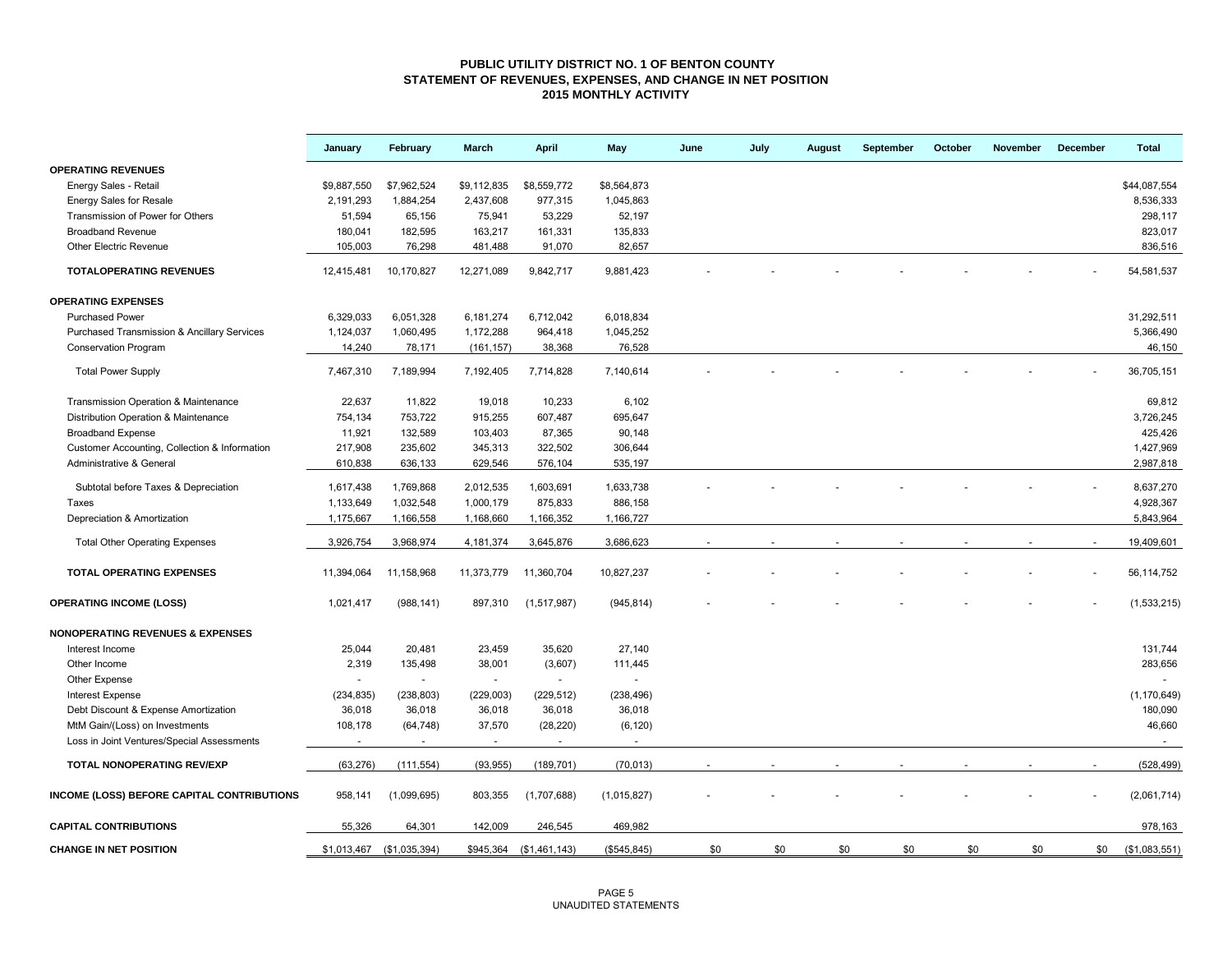#### **PUBLIC UTILITY DISTRICT NO. 1 OF BENTON COUNTY COMPARATIVE STATEMENT OF NET POSITION ASSETS AND DEFERRED OUTFLOWS OF RESOURCES**

|                                                           |                 |                 | Increase/(Decrease) |         |
|-----------------------------------------------------------|-----------------|-----------------|---------------------|---------|
|                                                           | 5/31/2015       | 5/31/2014       | <b>Amount</b>       | Percent |
| <b>ASSETS</b>                                             |                 |                 |                     |         |
| <b>CURRENT ASSETS</b>                                     |                 |                 |                     |         |
| Cash & Cash Equivalents                                   |                 |                 |                     |         |
| Unrestricted Cash & Cash Equivalents                      | \$36,635,941    | \$22,198,066    | \$14,437,874        |         |
| Investments                                               | 1,966,223       | 12,004,087      | (10,037,864)        |         |
| Designated Rate Stabilization Fund                        | 7,500,000       | 7,500,000       |                     |         |
| Designated Debt Service Reserve Fund                      | 4,000,000       | 4,000,000       | $\overline{a}$      |         |
| Designated BTOP Reserve Fund                              |                 | 348,813         | (348, 813)          |         |
| Accounts Receivable, net                                  | 7,872,422       | 9,146,641       | (1, 274, 219)       |         |
| <b>BPA Prepay Receivable</b>                              | 600,000         | 600,000         |                     |         |
| Accrued Interest Receivable                               | 95,433          | 70,428          | 25,005              |         |
| Wholesale Power Receivable                                | 534,030         | 670,065         | (136, 035)          |         |
| <b>Accrued Unbilled Revenue</b>                           | 2,200,000       | 2,370,000       | (170,000)           |         |
| <b>Inventory Materials &amp; Supplies</b>                 | 5,121,789       | 5,305,741       | (183, 952)          |         |
| Prepaid Expenses & Option Premiums                        | 763,973         | 403,233         | 360,741             |         |
| <b>Total Current Assets</b>                               | 67,289,811      | 64,617,075      | 2,672,737           | 4%      |
| <b>NONCURRENT ASSETS</b>                                  |                 |                 |                     |         |
| Restricted Bond Reserve Fund                              | 140,017         | 140,017         |                     |         |
| <b>Other Receivables</b>                                  | 93,944          | 91,276          | 2,668               |         |
| <b>Preliminary Surveys</b>                                | 189,158         |                 | 189,158             |         |
| <b>BPA Prepay Receivable</b>                              | 7,400,000       | 8,000,000       | (600,000)           |         |
| Deferred Purchased Power Costs                            | 8,185,872       | 8,088,002       | 97,870              |         |
|                                                           | 16,008,992      | 16,319,296      | 289,696             | $-2%$   |
|                                                           |                 |                 |                     |         |
| <b>Utility Plant</b>                                      |                 |                 |                     |         |
| Land and Intangible Plant                                 | 3,392,914       | 3,362,831       | 30,083              |         |
| <b>Electric Plant in Service</b>                          | 289,921,581     | 278,047,310     | 11,874,271          |         |
| <b>Construction Work in Progress</b>                      | 2,391,840       | 2,914,023       | (522, 182)          |         |
| <b>Accumulated Depreciation</b>                           | (174, 893, 494) | (162, 537, 916) | (12, 355, 579)      |         |
| <b>Net Utility Plant</b>                                  | 120,812,841     | 121,786,247     | (973, 406)          | $-1%$   |
| <b>Total Noncurrent Assets</b>                            | 136,821,833     | 138,105,543     | (1, 283, 710)       | $-1%$   |
|                                                           |                 |                 |                     |         |
| <b>Total Assets</b>                                       | 204,111,644     | 202,722,618     | 1,389,026           | 1%      |
| DEFERRED OUTFLOWS OF RESOURCES                            |                 |                 |                     |         |
| Unamortized Loss on Defeased Debt                         | 118,689         | 167,231         | (48, 542)           |         |
| Accumulated Decrease in Fair Value of Hedging Derivatives | 1,198,502       | 475,788         | 722,714             |         |
| <b>Total Deferred Outflows of Resources</b>               | 1,317,191       | 643,018         | 674,173             |         |
|                                                           |                 |                 |                     |         |
| TOTAL ASSETS & DEFERRED OUTFLOWS OF RESOURCES             | \$205,428,835   | \$203,365,636   | \$2,063,199         | 1%      |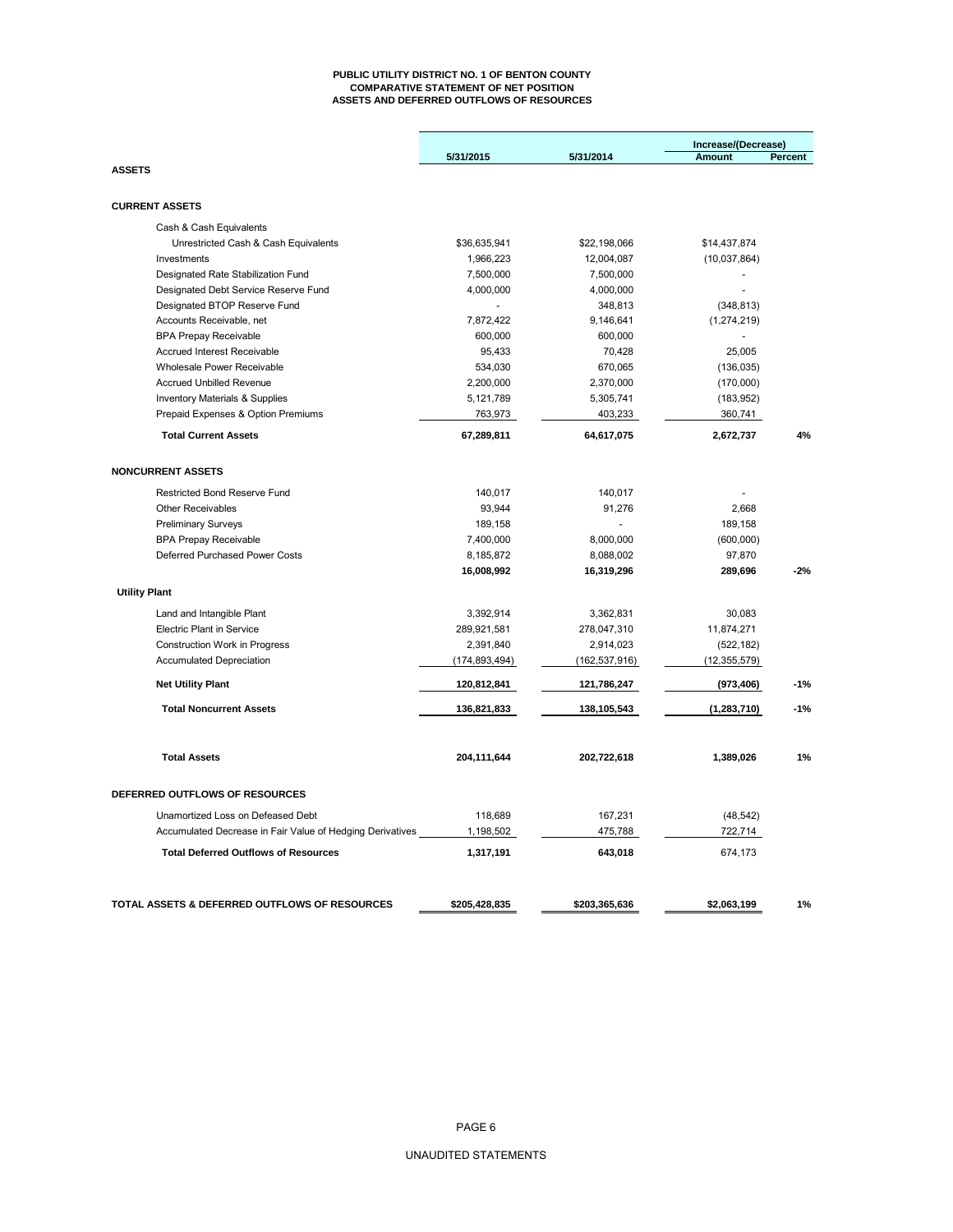#### **PUBLIC UTILITY DISTRICT NO. 1 OF BENTON COUNTY COMPARATIVE STATEMENT OF NET POSITION LIABILITIES AND DEFERRED INFLOWS OF RESOURCES**

|                                                                      |               |               | Increase/(Decrease) |         |
|----------------------------------------------------------------------|---------------|---------------|---------------------|---------|
|                                                                      | 5/31/2015     | 5/31/2014     | Amount              | Percent |
| <b>LIABILITIES</b>                                                   |               |               |                     |         |
|                                                                      |               |               |                     |         |
| <b>CURRENT LIABILITIES</b>                                           |               |               |                     |         |
| <b>Warrants Outstanding</b>                                          | \$161,766     | \$49,759      | \$112,007           |         |
| <b>Accounts Payable</b>                                              | 7,158,118     | 6,712,409     | 445,709             |         |
| <b>Customer Deposits</b>                                             | 1,446,868     | 1,363,184     | 83,685              |         |
| Accrued Taxes Payable                                                | 1,636,198     | 1,724,880     | (88, 682)           |         |
| Other Current & Accrued Liabilities                                  | 1,643,022     | 1,410,396     | 232,626             |         |
| <b>Accrued Interest Payable</b>                                      | 205,527       | 212,976       | (7, 449)            |         |
| Revenue Bonds, Current Portion                                       | 3,150,000     | 3,035,000     | 115,000             |         |
| <b>Total Current Liabilities</b>                                     | 15,401,500    | 14,508,603    | 892,896             | 6%      |
| <b>NONCURRENT LIABILITIES</b>                                        |               |               |                     |         |
|                                                                      |               |               |                     |         |
| 2005 Bond Issue                                                      | 715,000       | 1,900,000     | (1, 185, 000)       |         |
| 2010 Bond Issue                                                      | 17,345,000    | 17,345,000    |                     |         |
| 2011 Bond Issue                                                      | 32,390,000    | 34,355,000    | (1,965,000)         |         |
| Unamortized Premium & Discount                                       | 3,375,067     | 3,863,081     | (488, 013)          |         |
| <b>Deferred Revenue</b>                                              | 470,795       | 436,172       | 34,623              |         |
| <b>BPA Prepay Incentive Credit</b>                                   | 2,150,111     | 2,311,367     | (161, 256)          |         |
| <b>Other Liabilities</b>                                             | 2,998,443     | 2,284,282     | 714,162             |         |
| <b>Total Noncurrent Liabilities</b>                                  | 59,444,416    | 62,494,901    | (3,050,484)         | -5%     |
| <b>Total Liabilities</b>                                             | 74,845,916    | 77,003,504    | (2, 157, 588)       | $-3%$   |
| DEFERRED INFLOWS OF RESOURCES                                        |               |               |                     |         |
| Accumulated Increase in Fair Value of Hedging Derivatives            | 955,405       | 279,135       | 676,270             |         |
| <b>Total Deferred Inflows of Resources</b>                           | 955,405       | 279,135       | 676,270             | n/a     |
|                                                                      |               |               |                     |         |
| <b>NET POSITION</b>                                                  |               |               |                     |         |
| Net Investment in Capital Assets                                     | 63,956,463    | 61,455,397    | 2,501,065           |         |
| <b>Restricted for Debt Service</b>                                   | 140,017       | 140,017       |                     |         |
| Unrestricted                                                         | 65,531,034    | 64,487,582    | 1,043,452           |         |
| <b>Total Net Position</b>                                            | 129,627,514   | 126,082,997   | 3,544,518           | 3%      |
|                                                                      |               |               |                     |         |
| TOTAL NET POSITION, LIABILITIES AND<br>DEFERRED INFLOWS OF RESOURCES |               |               |                     |         |
|                                                                      | \$205,428,835 | \$203,365,636 | \$2,063,199         | 1%      |
| <b>CURRENT RATIO:</b>                                                | 4.37:1        | 4.45:1        |                     |         |
| (Current Assets / Current Liabilities)                               |               |               |                     |         |
|                                                                      |               |               |                     |         |
| <b>WORKING CAPITAL:</b>                                              | \$51,888,311  | \$50,108,471  | \$1,779,840         | 4%      |
| (Current Assets less Current Liabilities)                            |               |               |                     |         |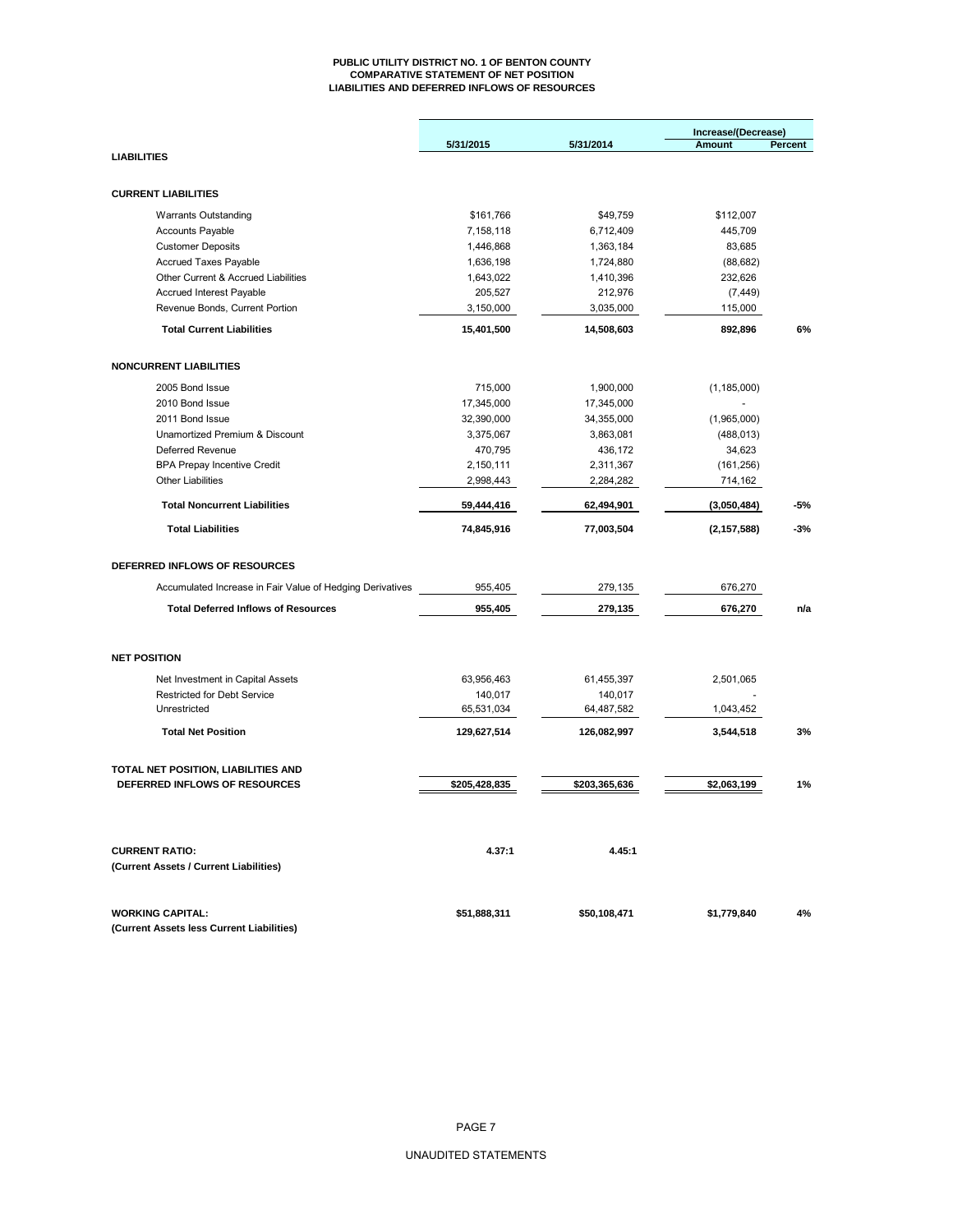#### **PUBLIC UTILITY DISTRICT NO. 1 OF BENTON COUNTY ENERGY STATISTICAL DATA CURRENT MONTH**

| <b>ACTUAL</b><br><b>BUDGET</b><br><b>VAR</b><br><b>ACTUAL</b><br><b>VAR</b><br><b>ENERGY SALES RETAIL - REVENUE</b><br>$-12%$<br>0%<br>\$3,098,299<br>\$3,505,482<br>\$3,091,002<br>Residential<br><b>Small General Service</b><br>619,222<br>645,946<br>$-4%$<br>1%<br>615,224<br>5%<br>3%<br><b>Medium General Service</b><br>855,805<br>827,438<br>818,688<br>6%<br>2%<br>Large General Service<br>993,352<br>933,759<br>972,386<br>235,154<br>259,226<br>-9%<br>256,506<br>$-8%$<br>Large Industrial<br>$-12%$<br>Small Irrigation<br>106,747<br>99,357<br>7%<br>120,676<br>Large Irrigation<br>2,673,293<br>2,113,284<br>26%<br>2,927,298<br>$-9%$<br>$-3%$<br><b>Street Lights</b><br>17,163<br>17,207<br>0%<br>17,754<br>$-8%$<br>$-2%$<br>20,287<br>22,134<br>20,754<br><b>Security Lights</b><br><b>Unmetered Accounts</b><br>14,079<br>14,713<br>-4%<br>13,996<br>1%<br>\$8,633,401<br>$-2%$<br><b>Billed Revenues Before Taxes</b><br>\$8,438,546<br>\$8,854,285<br>2%<br>0%<br>365,737<br>-5%<br><b>City Occupation Taxes</b><br>348,472<br>348,750<br>Bad Debt Expense (reduced from 0.2% to 0.18% of retail sales in January 2015)<br>$-11%$<br>(17,000)<br>14%<br>(14, 881)<br>(19,000)<br>0%<br>21%<br><b>Unbilled Revenue</b><br>(400,000)<br>(400,000)<br>(330,000)<br><b>TOTAL SALES - REVENUE</b><br>\$8,564,873<br>\$8,389,402<br>2%<br>\$8,854,036<br>$-3%$<br><b>ENERGY SALES RETAIL - kWh</b><br>$-13%$<br>0%<br>Residential<br>38,845,198<br>44,762,266<br>38,751,097<br><b>Small General Service</b><br>9,005,788<br>9,436,296<br>-5%<br>1%<br>8,960,528<br>3%<br>5%<br><b>Medium General Service</b><br>14,078,883<br>13,732,380<br>13,403,247<br>8%<br>4%<br>Large General Service<br>17,939,803<br>16,549,655<br>17,175,060<br>$-10%$<br>Large Industrial<br>5,632,340<br>-3%<br>6,227,320<br>5,827,183<br>9%<br>$-13%$<br>Small Irrigation<br>2,487,573<br>2,159,616<br>1,981,334<br>$-11%$<br>Large Irrigation<br>61,259,905<br>48,332,787<br>27%<br>68,929,139<br>-3%<br>0%<br><b>Street Lights</b><br>225,672<br>231,719<br>225,070<br>7%<br>10%<br>Security Lights<br>113,531<br>105,965<br>103,334<br><b>Unmetered Accounts</b><br>248,919<br>249,369<br>0%<br>0%<br>248,246<br><b>TOTAL kWh BILLED</b><br>149,509,655<br>141,208,954<br>6%<br>156,510,614<br>-4%<br><b>NET POWER COST</b><br><b>BPA Power Costs</b><br>Slice<br>\$2,514,751<br>\$2,587,244<br>$-3%$<br>\$2,563,915<br>$-2%$<br>2%<br><b>Block</b><br>0%<br>1,357,974<br>1,357,955<br>1,325,941<br>$-2%$<br>0%<br>Subtotal<br>3,872,725<br>3,945,199<br>3,889,856<br><b>Other Power Purchases</b><br>65%<br>1,139,090<br>$-13%$<br>992,069<br>600,333<br>62%<br>Frederickson<br>1,154,040<br>632,257<br>83%<br>712,824<br>Transmission<br>742,213<br>0%<br>0%<br>741,284<br>741,711<br>$-20%$<br>$-1%$<br>Ancillary<br>303,968<br>305,920<br>379,306<br>123%<br><b>Conservation Program</b><br>76,528<br>$-56%$<br>34,268<br>174,041<br><b>Gross Power Costs</b><br>7,140,614<br>6,399,964<br>12%<br>6,897,055<br>4%<br>Less Sales for Resale-Energy<br>114%<br>(1, 377, 048)<br>$-24%$<br>(1,045,863)<br>(487, 654)<br>Less Sales for Resale-Gas<br>n/a<br>n/a<br>Less Transmission of Power for Others<br>25%<br>$-20%$<br>(52, 197)<br>(41, 667)<br>(65, 380)<br><b>NET POWER COSTS</b><br>\$6,042,555<br>\$5,870,643<br>3%<br>\$5.454.627<br>11%<br><b>NET POWER - kWh</b><br><b>BPA Power Costs</b><br>Slice<br>$-9%$<br>$-38%$<br>75,093,000<br>82,216,000<br>120,510,000<br><b>Block</b><br>81,746,000<br>81,747,000<br>79,126,000<br>3%<br>0%<br>163,963,000<br>156,839,000<br>-4%<br>199,636,000<br>$-21%$<br>Subtotal<br>26,479,000<br>11,853,000<br>37,800,495<br>-30%<br><b>Other Power Purchases</b><br>123%<br>1160%<br>Frederickson<br>23,081,000<br>1,832,000<br>n/a<br>175,816,000<br>206,399,000<br>17%<br>239,268,495<br>$-14%$<br>Gross Power kWh<br>Less Sales for Resale<br>(42, 556, 000)<br>(22, 437, 000)<br>$-37%$<br>90%<br>(67,888,000)<br>(2,067,000)<br>(4,538,000)<br>-54%<br>Less Transmission Losses/Imbalance<br>n/a<br>161,776,000<br>153,379,000<br>166,842,495<br><b>NET POWER - kWh</b><br>5%<br>-3%<br><b>COST PER MWh: (dollars)</b><br>\$34.60<br>\$36.40<br>-5%<br>Gross Power Cost (average)<br>\$28.83<br>20%<br>$-2%$<br>\$37.35<br>\$38.28<br>14%<br>Net Power Cost<br>\$32.69<br><b>BPA Power Cost</b><br>\$24.69<br>\$24.06<br>3%<br>\$19.48<br>27%<br>Sales for Resale<br>\$22.86<br>8%<br>\$20.28<br>21%<br>\$24.58<br><b>ACTIVE SERVICE AGREEMENTS:</b><br>Residential<br>42,257<br>41,675<br>$1\%$<br><b>Small General Service</b><br>4,732<br>2%<br>4,804<br><b>Medium General Service</b><br>759<br>752<br>1%<br>151<br>147<br>3%<br>Large General Service<br>3<br>3<br>0%<br>Large Industrial<br>Small Irrigation<br>561<br>561<br>0%<br>232<br>4%<br>Large Irrigation<br>224<br><b>Street Lights</b><br>9<br>9<br>0%<br><b>Security Lights</b><br>1,483<br>1,495<br>$-1%$<br><b>Unmetered Accounts</b><br>1%<br>361<br>357<br><b>TOTAL</b><br>50,620<br>49,955<br>1% | 5/31/2015 |            | 5/31/2014 |            |
|---------------------------------------------------------------------------------------------------------------------------------------------------------------------------------------------------------------------------------------------------------------------------------------------------------------------------------------------------------------------------------------------------------------------------------------------------------------------------------------------------------------------------------------------------------------------------------------------------------------------------------------------------------------------------------------------------------------------------------------------------------------------------------------------------------------------------------------------------------------------------------------------------------------------------------------------------------------------------------------------------------------------------------------------------------------------------------------------------------------------------------------------------------------------------------------------------------------------------------------------------------------------------------------------------------------------------------------------------------------------------------------------------------------------------------------------------------------------------------------------------------------------------------------------------------------------------------------------------------------------------------------------------------------------------------------------------------------------------------------------------------------------------------------------------------------------------------------------------------------------------------------------------------------------------------------------------------------------------------------------------------------------------------------------------------------------------------------------------------------------------------------------------------------------------------------------------------------------------------------------------------------------------------------------------------------------------------------------------------------------------------------------------------------------------------------------------------------------------------------------------------------------------------------------------------------------------------------------------------------------------------------------------------------------------------------------------------------------------------------------------------------------------------------------------------------------------------------------------------------------------------------------------------------------------------------------------------------------------------------------------------------------------------------------------------------------------------------------------------------------------------------------------------------------------------------------------------------------------------------------------------------------------------------------------------------------------------------------------------------------------------------------------------------------------------------------------------------------------------------------------------------------------------------------------------------------------------------------------------------------------------------------------------------------------------------------------------------------------------------------------------------------------------------------------------------------------------------------------------------------------------------------------------------------------------------------------------------------------------------------------------------------------------------------------------------------------------------------------------------------------------------------------------------------------------------------------------------------------------------------------------------------------------------------------------------------------------------------------------------------------------------------------------------------------------------------------------------------------------------------------------------------------------------------------------------------------------------------------------------------------------------------------------------------------------------------------------------------------------------------------------------------------------------------------------------------------------------------------------------------------------------------------------------------------------------------------------------------------------------------------------------------------------|-----------|------------|-----------|------------|
|                                                                                                                                                                                                                                                                                                                                                                                                                                                                                                                                                                                                                                                                                                                                                                                                                                                                                                                                                                                                                                                                                                                                                                                                                                                                                                                                                                                                                                                                                                                                                                                                                                                                                                                                                                                                                                                                                                                                                                                                                                                                                                                                                                                                                                                                                                                                                                                                                                                                                                                                                                                                                                                                                                                                                                                                                                                                                                                                                                                                                                                                                                                                                                                                                                                                                                                                                                                                                                                                                                                                                                                                                                                                                                                                                                                                                                                                                                                                                                                                                                                                                                                                                                                                                                                                                                                                                                                                                                                                                                                                                                                                                                                                                                                                                                                                                                                                                                                                                                                                                                 |           | <b>PCT</b> |           | <b>PCT</b> |
|                                                                                                                                                                                                                                                                                                                                                                                                                                                                                                                                                                                                                                                                                                                                                                                                                                                                                                                                                                                                                                                                                                                                                                                                                                                                                                                                                                                                                                                                                                                                                                                                                                                                                                                                                                                                                                                                                                                                                                                                                                                                                                                                                                                                                                                                                                                                                                                                                                                                                                                                                                                                                                                                                                                                                                                                                                                                                                                                                                                                                                                                                                                                                                                                                                                                                                                                                                                                                                                                                                                                                                                                                                                                                                                                                                                                                                                                                                                                                                                                                                                                                                                                                                                                                                                                                                                                                                                                                                                                                                                                                                                                                                                                                                                                                                                                                                                                                                                                                                                                                                 |           |            |           |            |
|                                                                                                                                                                                                                                                                                                                                                                                                                                                                                                                                                                                                                                                                                                                                                                                                                                                                                                                                                                                                                                                                                                                                                                                                                                                                                                                                                                                                                                                                                                                                                                                                                                                                                                                                                                                                                                                                                                                                                                                                                                                                                                                                                                                                                                                                                                                                                                                                                                                                                                                                                                                                                                                                                                                                                                                                                                                                                                                                                                                                                                                                                                                                                                                                                                                                                                                                                                                                                                                                                                                                                                                                                                                                                                                                                                                                                                                                                                                                                                                                                                                                                                                                                                                                                                                                                                                                                                                                                                                                                                                                                                                                                                                                                                                                                                                                                                                                                                                                                                                                                                 |           |            |           |            |
|                                                                                                                                                                                                                                                                                                                                                                                                                                                                                                                                                                                                                                                                                                                                                                                                                                                                                                                                                                                                                                                                                                                                                                                                                                                                                                                                                                                                                                                                                                                                                                                                                                                                                                                                                                                                                                                                                                                                                                                                                                                                                                                                                                                                                                                                                                                                                                                                                                                                                                                                                                                                                                                                                                                                                                                                                                                                                                                                                                                                                                                                                                                                                                                                                                                                                                                                                                                                                                                                                                                                                                                                                                                                                                                                                                                                                                                                                                                                                                                                                                                                                                                                                                                                                                                                                                                                                                                                                                                                                                                                                                                                                                                                                                                                                                                                                                                                                                                                                                                                                                 |           |            |           |            |
|                                                                                                                                                                                                                                                                                                                                                                                                                                                                                                                                                                                                                                                                                                                                                                                                                                                                                                                                                                                                                                                                                                                                                                                                                                                                                                                                                                                                                                                                                                                                                                                                                                                                                                                                                                                                                                                                                                                                                                                                                                                                                                                                                                                                                                                                                                                                                                                                                                                                                                                                                                                                                                                                                                                                                                                                                                                                                                                                                                                                                                                                                                                                                                                                                                                                                                                                                                                                                                                                                                                                                                                                                                                                                                                                                                                                                                                                                                                                                                                                                                                                                                                                                                                                                                                                                                                                                                                                                                                                                                                                                                                                                                                                                                                                                                                                                                                                                                                                                                                                                                 |           |            |           |            |
|                                                                                                                                                                                                                                                                                                                                                                                                                                                                                                                                                                                                                                                                                                                                                                                                                                                                                                                                                                                                                                                                                                                                                                                                                                                                                                                                                                                                                                                                                                                                                                                                                                                                                                                                                                                                                                                                                                                                                                                                                                                                                                                                                                                                                                                                                                                                                                                                                                                                                                                                                                                                                                                                                                                                                                                                                                                                                                                                                                                                                                                                                                                                                                                                                                                                                                                                                                                                                                                                                                                                                                                                                                                                                                                                                                                                                                                                                                                                                                                                                                                                                                                                                                                                                                                                                                                                                                                                                                                                                                                                                                                                                                                                                                                                                                                                                                                                                                                                                                                                                                 |           |            |           |            |
|                                                                                                                                                                                                                                                                                                                                                                                                                                                                                                                                                                                                                                                                                                                                                                                                                                                                                                                                                                                                                                                                                                                                                                                                                                                                                                                                                                                                                                                                                                                                                                                                                                                                                                                                                                                                                                                                                                                                                                                                                                                                                                                                                                                                                                                                                                                                                                                                                                                                                                                                                                                                                                                                                                                                                                                                                                                                                                                                                                                                                                                                                                                                                                                                                                                                                                                                                                                                                                                                                                                                                                                                                                                                                                                                                                                                                                                                                                                                                                                                                                                                                                                                                                                                                                                                                                                                                                                                                                                                                                                                                                                                                                                                                                                                                                                                                                                                                                                                                                                                                                 |           |            |           |            |
|                                                                                                                                                                                                                                                                                                                                                                                                                                                                                                                                                                                                                                                                                                                                                                                                                                                                                                                                                                                                                                                                                                                                                                                                                                                                                                                                                                                                                                                                                                                                                                                                                                                                                                                                                                                                                                                                                                                                                                                                                                                                                                                                                                                                                                                                                                                                                                                                                                                                                                                                                                                                                                                                                                                                                                                                                                                                                                                                                                                                                                                                                                                                                                                                                                                                                                                                                                                                                                                                                                                                                                                                                                                                                                                                                                                                                                                                                                                                                                                                                                                                                                                                                                                                                                                                                                                                                                                                                                                                                                                                                                                                                                                                                                                                                                                                                                                                                                                                                                                                                                 |           |            |           |            |
|                                                                                                                                                                                                                                                                                                                                                                                                                                                                                                                                                                                                                                                                                                                                                                                                                                                                                                                                                                                                                                                                                                                                                                                                                                                                                                                                                                                                                                                                                                                                                                                                                                                                                                                                                                                                                                                                                                                                                                                                                                                                                                                                                                                                                                                                                                                                                                                                                                                                                                                                                                                                                                                                                                                                                                                                                                                                                                                                                                                                                                                                                                                                                                                                                                                                                                                                                                                                                                                                                                                                                                                                                                                                                                                                                                                                                                                                                                                                                                                                                                                                                                                                                                                                                                                                                                                                                                                                                                                                                                                                                                                                                                                                                                                                                                                                                                                                                                                                                                                                                                 |           |            |           |            |
|                                                                                                                                                                                                                                                                                                                                                                                                                                                                                                                                                                                                                                                                                                                                                                                                                                                                                                                                                                                                                                                                                                                                                                                                                                                                                                                                                                                                                                                                                                                                                                                                                                                                                                                                                                                                                                                                                                                                                                                                                                                                                                                                                                                                                                                                                                                                                                                                                                                                                                                                                                                                                                                                                                                                                                                                                                                                                                                                                                                                                                                                                                                                                                                                                                                                                                                                                                                                                                                                                                                                                                                                                                                                                                                                                                                                                                                                                                                                                                                                                                                                                                                                                                                                                                                                                                                                                                                                                                                                                                                                                                                                                                                                                                                                                                                                                                                                                                                                                                                                                                 |           |            |           |            |
|                                                                                                                                                                                                                                                                                                                                                                                                                                                                                                                                                                                                                                                                                                                                                                                                                                                                                                                                                                                                                                                                                                                                                                                                                                                                                                                                                                                                                                                                                                                                                                                                                                                                                                                                                                                                                                                                                                                                                                                                                                                                                                                                                                                                                                                                                                                                                                                                                                                                                                                                                                                                                                                                                                                                                                                                                                                                                                                                                                                                                                                                                                                                                                                                                                                                                                                                                                                                                                                                                                                                                                                                                                                                                                                                                                                                                                                                                                                                                                                                                                                                                                                                                                                                                                                                                                                                                                                                                                                                                                                                                                                                                                                                                                                                                                                                                                                                                                                                                                                                                                 |           |            |           |            |
|                                                                                                                                                                                                                                                                                                                                                                                                                                                                                                                                                                                                                                                                                                                                                                                                                                                                                                                                                                                                                                                                                                                                                                                                                                                                                                                                                                                                                                                                                                                                                                                                                                                                                                                                                                                                                                                                                                                                                                                                                                                                                                                                                                                                                                                                                                                                                                                                                                                                                                                                                                                                                                                                                                                                                                                                                                                                                                                                                                                                                                                                                                                                                                                                                                                                                                                                                                                                                                                                                                                                                                                                                                                                                                                                                                                                                                                                                                                                                                                                                                                                                                                                                                                                                                                                                                                                                                                                                                                                                                                                                                                                                                                                                                                                                                                                                                                                                                                                                                                                                                 |           |            |           |            |
|                                                                                                                                                                                                                                                                                                                                                                                                                                                                                                                                                                                                                                                                                                                                                                                                                                                                                                                                                                                                                                                                                                                                                                                                                                                                                                                                                                                                                                                                                                                                                                                                                                                                                                                                                                                                                                                                                                                                                                                                                                                                                                                                                                                                                                                                                                                                                                                                                                                                                                                                                                                                                                                                                                                                                                                                                                                                                                                                                                                                                                                                                                                                                                                                                                                                                                                                                                                                                                                                                                                                                                                                                                                                                                                                                                                                                                                                                                                                                                                                                                                                                                                                                                                                                                                                                                                                                                                                                                                                                                                                                                                                                                                                                                                                                                                                                                                                                                                                                                                                                                 |           |            |           |            |
|                                                                                                                                                                                                                                                                                                                                                                                                                                                                                                                                                                                                                                                                                                                                                                                                                                                                                                                                                                                                                                                                                                                                                                                                                                                                                                                                                                                                                                                                                                                                                                                                                                                                                                                                                                                                                                                                                                                                                                                                                                                                                                                                                                                                                                                                                                                                                                                                                                                                                                                                                                                                                                                                                                                                                                                                                                                                                                                                                                                                                                                                                                                                                                                                                                                                                                                                                                                                                                                                                                                                                                                                                                                                                                                                                                                                                                                                                                                                                                                                                                                                                                                                                                                                                                                                                                                                                                                                                                                                                                                                                                                                                                                                                                                                                                                                                                                                                                                                                                                                                                 |           |            |           |            |
|                                                                                                                                                                                                                                                                                                                                                                                                                                                                                                                                                                                                                                                                                                                                                                                                                                                                                                                                                                                                                                                                                                                                                                                                                                                                                                                                                                                                                                                                                                                                                                                                                                                                                                                                                                                                                                                                                                                                                                                                                                                                                                                                                                                                                                                                                                                                                                                                                                                                                                                                                                                                                                                                                                                                                                                                                                                                                                                                                                                                                                                                                                                                                                                                                                                                                                                                                                                                                                                                                                                                                                                                                                                                                                                                                                                                                                                                                                                                                                                                                                                                                                                                                                                                                                                                                                                                                                                                                                                                                                                                                                                                                                                                                                                                                                                                                                                                                                                                                                                                                                 |           |            |           |            |
|                                                                                                                                                                                                                                                                                                                                                                                                                                                                                                                                                                                                                                                                                                                                                                                                                                                                                                                                                                                                                                                                                                                                                                                                                                                                                                                                                                                                                                                                                                                                                                                                                                                                                                                                                                                                                                                                                                                                                                                                                                                                                                                                                                                                                                                                                                                                                                                                                                                                                                                                                                                                                                                                                                                                                                                                                                                                                                                                                                                                                                                                                                                                                                                                                                                                                                                                                                                                                                                                                                                                                                                                                                                                                                                                                                                                                                                                                                                                                                                                                                                                                                                                                                                                                                                                                                                                                                                                                                                                                                                                                                                                                                                                                                                                                                                                                                                                                                                                                                                                                                 |           |            |           |            |
|                                                                                                                                                                                                                                                                                                                                                                                                                                                                                                                                                                                                                                                                                                                                                                                                                                                                                                                                                                                                                                                                                                                                                                                                                                                                                                                                                                                                                                                                                                                                                                                                                                                                                                                                                                                                                                                                                                                                                                                                                                                                                                                                                                                                                                                                                                                                                                                                                                                                                                                                                                                                                                                                                                                                                                                                                                                                                                                                                                                                                                                                                                                                                                                                                                                                                                                                                                                                                                                                                                                                                                                                                                                                                                                                                                                                                                                                                                                                                                                                                                                                                                                                                                                                                                                                                                                                                                                                                                                                                                                                                                                                                                                                                                                                                                                                                                                                                                                                                                                                                                 |           |            |           |            |
|                                                                                                                                                                                                                                                                                                                                                                                                                                                                                                                                                                                                                                                                                                                                                                                                                                                                                                                                                                                                                                                                                                                                                                                                                                                                                                                                                                                                                                                                                                                                                                                                                                                                                                                                                                                                                                                                                                                                                                                                                                                                                                                                                                                                                                                                                                                                                                                                                                                                                                                                                                                                                                                                                                                                                                                                                                                                                                                                                                                                                                                                                                                                                                                                                                                                                                                                                                                                                                                                                                                                                                                                                                                                                                                                                                                                                                                                                                                                                                                                                                                                                                                                                                                                                                                                                                                                                                                                                                                                                                                                                                                                                                                                                                                                                                                                                                                                                                                                                                                                                                 |           |            |           |            |
|                                                                                                                                                                                                                                                                                                                                                                                                                                                                                                                                                                                                                                                                                                                                                                                                                                                                                                                                                                                                                                                                                                                                                                                                                                                                                                                                                                                                                                                                                                                                                                                                                                                                                                                                                                                                                                                                                                                                                                                                                                                                                                                                                                                                                                                                                                                                                                                                                                                                                                                                                                                                                                                                                                                                                                                                                                                                                                                                                                                                                                                                                                                                                                                                                                                                                                                                                                                                                                                                                                                                                                                                                                                                                                                                                                                                                                                                                                                                                                                                                                                                                                                                                                                                                                                                                                                                                                                                                                                                                                                                                                                                                                                                                                                                                                                                                                                                                                                                                                                                                                 |           |            |           |            |
|                                                                                                                                                                                                                                                                                                                                                                                                                                                                                                                                                                                                                                                                                                                                                                                                                                                                                                                                                                                                                                                                                                                                                                                                                                                                                                                                                                                                                                                                                                                                                                                                                                                                                                                                                                                                                                                                                                                                                                                                                                                                                                                                                                                                                                                                                                                                                                                                                                                                                                                                                                                                                                                                                                                                                                                                                                                                                                                                                                                                                                                                                                                                                                                                                                                                                                                                                                                                                                                                                                                                                                                                                                                                                                                                                                                                                                                                                                                                                                                                                                                                                                                                                                                                                                                                                                                                                                                                                                                                                                                                                                                                                                                                                                                                                                                                                                                                                                                                                                                                                                 |           |            |           |            |
|                                                                                                                                                                                                                                                                                                                                                                                                                                                                                                                                                                                                                                                                                                                                                                                                                                                                                                                                                                                                                                                                                                                                                                                                                                                                                                                                                                                                                                                                                                                                                                                                                                                                                                                                                                                                                                                                                                                                                                                                                                                                                                                                                                                                                                                                                                                                                                                                                                                                                                                                                                                                                                                                                                                                                                                                                                                                                                                                                                                                                                                                                                                                                                                                                                                                                                                                                                                                                                                                                                                                                                                                                                                                                                                                                                                                                                                                                                                                                                                                                                                                                                                                                                                                                                                                                                                                                                                                                                                                                                                                                                                                                                                                                                                                                                                                                                                                                                                                                                                                                                 |           |            |           |            |
|                                                                                                                                                                                                                                                                                                                                                                                                                                                                                                                                                                                                                                                                                                                                                                                                                                                                                                                                                                                                                                                                                                                                                                                                                                                                                                                                                                                                                                                                                                                                                                                                                                                                                                                                                                                                                                                                                                                                                                                                                                                                                                                                                                                                                                                                                                                                                                                                                                                                                                                                                                                                                                                                                                                                                                                                                                                                                                                                                                                                                                                                                                                                                                                                                                                                                                                                                                                                                                                                                                                                                                                                                                                                                                                                                                                                                                                                                                                                                                                                                                                                                                                                                                                                                                                                                                                                                                                                                                                                                                                                                                                                                                                                                                                                                                                                                                                                                                                                                                                                                                 |           |            |           |            |
|                                                                                                                                                                                                                                                                                                                                                                                                                                                                                                                                                                                                                                                                                                                                                                                                                                                                                                                                                                                                                                                                                                                                                                                                                                                                                                                                                                                                                                                                                                                                                                                                                                                                                                                                                                                                                                                                                                                                                                                                                                                                                                                                                                                                                                                                                                                                                                                                                                                                                                                                                                                                                                                                                                                                                                                                                                                                                                                                                                                                                                                                                                                                                                                                                                                                                                                                                                                                                                                                                                                                                                                                                                                                                                                                                                                                                                                                                                                                                                                                                                                                                                                                                                                                                                                                                                                                                                                                                                                                                                                                                                                                                                                                                                                                                                                                                                                                                                                                                                                                                                 |           |            |           |            |
|                                                                                                                                                                                                                                                                                                                                                                                                                                                                                                                                                                                                                                                                                                                                                                                                                                                                                                                                                                                                                                                                                                                                                                                                                                                                                                                                                                                                                                                                                                                                                                                                                                                                                                                                                                                                                                                                                                                                                                                                                                                                                                                                                                                                                                                                                                                                                                                                                                                                                                                                                                                                                                                                                                                                                                                                                                                                                                                                                                                                                                                                                                                                                                                                                                                                                                                                                                                                                                                                                                                                                                                                                                                                                                                                                                                                                                                                                                                                                                                                                                                                                                                                                                                                                                                                                                                                                                                                                                                                                                                                                                                                                                                                                                                                                                                                                                                                                                                                                                                                                                 |           |            |           |            |
|                                                                                                                                                                                                                                                                                                                                                                                                                                                                                                                                                                                                                                                                                                                                                                                                                                                                                                                                                                                                                                                                                                                                                                                                                                                                                                                                                                                                                                                                                                                                                                                                                                                                                                                                                                                                                                                                                                                                                                                                                                                                                                                                                                                                                                                                                                                                                                                                                                                                                                                                                                                                                                                                                                                                                                                                                                                                                                                                                                                                                                                                                                                                                                                                                                                                                                                                                                                                                                                                                                                                                                                                                                                                                                                                                                                                                                                                                                                                                                                                                                                                                                                                                                                                                                                                                                                                                                                                                                                                                                                                                                                                                                                                                                                                                                                                                                                                                                                                                                                                                                 |           |            |           |            |
|                                                                                                                                                                                                                                                                                                                                                                                                                                                                                                                                                                                                                                                                                                                                                                                                                                                                                                                                                                                                                                                                                                                                                                                                                                                                                                                                                                                                                                                                                                                                                                                                                                                                                                                                                                                                                                                                                                                                                                                                                                                                                                                                                                                                                                                                                                                                                                                                                                                                                                                                                                                                                                                                                                                                                                                                                                                                                                                                                                                                                                                                                                                                                                                                                                                                                                                                                                                                                                                                                                                                                                                                                                                                                                                                                                                                                                                                                                                                                                                                                                                                                                                                                                                                                                                                                                                                                                                                                                                                                                                                                                                                                                                                                                                                                                                                                                                                                                                                                                                                                                 |           |            |           |            |
|                                                                                                                                                                                                                                                                                                                                                                                                                                                                                                                                                                                                                                                                                                                                                                                                                                                                                                                                                                                                                                                                                                                                                                                                                                                                                                                                                                                                                                                                                                                                                                                                                                                                                                                                                                                                                                                                                                                                                                                                                                                                                                                                                                                                                                                                                                                                                                                                                                                                                                                                                                                                                                                                                                                                                                                                                                                                                                                                                                                                                                                                                                                                                                                                                                                                                                                                                                                                                                                                                                                                                                                                                                                                                                                                                                                                                                                                                                                                                                                                                                                                                                                                                                                                                                                                                                                                                                                                                                                                                                                                                                                                                                                                                                                                                                                                                                                                                                                                                                                                                                 |           |            |           |            |
|                                                                                                                                                                                                                                                                                                                                                                                                                                                                                                                                                                                                                                                                                                                                                                                                                                                                                                                                                                                                                                                                                                                                                                                                                                                                                                                                                                                                                                                                                                                                                                                                                                                                                                                                                                                                                                                                                                                                                                                                                                                                                                                                                                                                                                                                                                                                                                                                                                                                                                                                                                                                                                                                                                                                                                                                                                                                                                                                                                                                                                                                                                                                                                                                                                                                                                                                                                                                                                                                                                                                                                                                                                                                                                                                                                                                                                                                                                                                                                                                                                                                                                                                                                                                                                                                                                                                                                                                                                                                                                                                                                                                                                                                                                                                                                                                                                                                                                                                                                                                                                 |           |            |           |            |
|                                                                                                                                                                                                                                                                                                                                                                                                                                                                                                                                                                                                                                                                                                                                                                                                                                                                                                                                                                                                                                                                                                                                                                                                                                                                                                                                                                                                                                                                                                                                                                                                                                                                                                                                                                                                                                                                                                                                                                                                                                                                                                                                                                                                                                                                                                                                                                                                                                                                                                                                                                                                                                                                                                                                                                                                                                                                                                                                                                                                                                                                                                                                                                                                                                                                                                                                                                                                                                                                                                                                                                                                                                                                                                                                                                                                                                                                                                                                                                                                                                                                                                                                                                                                                                                                                                                                                                                                                                                                                                                                                                                                                                                                                                                                                                                                                                                                                                                                                                                                                                 |           |            |           |            |
|                                                                                                                                                                                                                                                                                                                                                                                                                                                                                                                                                                                                                                                                                                                                                                                                                                                                                                                                                                                                                                                                                                                                                                                                                                                                                                                                                                                                                                                                                                                                                                                                                                                                                                                                                                                                                                                                                                                                                                                                                                                                                                                                                                                                                                                                                                                                                                                                                                                                                                                                                                                                                                                                                                                                                                                                                                                                                                                                                                                                                                                                                                                                                                                                                                                                                                                                                                                                                                                                                                                                                                                                                                                                                                                                                                                                                                                                                                                                                                                                                                                                                                                                                                                                                                                                                                                                                                                                                                                                                                                                                                                                                                                                                                                                                                                                                                                                                                                                                                                                                                 |           |            |           |            |
|                                                                                                                                                                                                                                                                                                                                                                                                                                                                                                                                                                                                                                                                                                                                                                                                                                                                                                                                                                                                                                                                                                                                                                                                                                                                                                                                                                                                                                                                                                                                                                                                                                                                                                                                                                                                                                                                                                                                                                                                                                                                                                                                                                                                                                                                                                                                                                                                                                                                                                                                                                                                                                                                                                                                                                                                                                                                                                                                                                                                                                                                                                                                                                                                                                                                                                                                                                                                                                                                                                                                                                                                                                                                                                                                                                                                                                                                                                                                                                                                                                                                                                                                                                                                                                                                                                                                                                                                                                                                                                                                                                                                                                                                                                                                                                                                                                                                                                                                                                                                                                 |           |            |           |            |
|                                                                                                                                                                                                                                                                                                                                                                                                                                                                                                                                                                                                                                                                                                                                                                                                                                                                                                                                                                                                                                                                                                                                                                                                                                                                                                                                                                                                                                                                                                                                                                                                                                                                                                                                                                                                                                                                                                                                                                                                                                                                                                                                                                                                                                                                                                                                                                                                                                                                                                                                                                                                                                                                                                                                                                                                                                                                                                                                                                                                                                                                                                                                                                                                                                                                                                                                                                                                                                                                                                                                                                                                                                                                                                                                                                                                                                                                                                                                                                                                                                                                                                                                                                                                                                                                                                                                                                                                                                                                                                                                                                                                                                                                                                                                                                                                                                                                                                                                                                                                                                 |           |            |           |            |
|                                                                                                                                                                                                                                                                                                                                                                                                                                                                                                                                                                                                                                                                                                                                                                                                                                                                                                                                                                                                                                                                                                                                                                                                                                                                                                                                                                                                                                                                                                                                                                                                                                                                                                                                                                                                                                                                                                                                                                                                                                                                                                                                                                                                                                                                                                                                                                                                                                                                                                                                                                                                                                                                                                                                                                                                                                                                                                                                                                                                                                                                                                                                                                                                                                                                                                                                                                                                                                                                                                                                                                                                                                                                                                                                                                                                                                                                                                                                                                                                                                                                                                                                                                                                                                                                                                                                                                                                                                                                                                                                                                                                                                                                                                                                                                                                                                                                                                                                                                                                                                 |           |            |           |            |
|                                                                                                                                                                                                                                                                                                                                                                                                                                                                                                                                                                                                                                                                                                                                                                                                                                                                                                                                                                                                                                                                                                                                                                                                                                                                                                                                                                                                                                                                                                                                                                                                                                                                                                                                                                                                                                                                                                                                                                                                                                                                                                                                                                                                                                                                                                                                                                                                                                                                                                                                                                                                                                                                                                                                                                                                                                                                                                                                                                                                                                                                                                                                                                                                                                                                                                                                                                                                                                                                                                                                                                                                                                                                                                                                                                                                                                                                                                                                                                                                                                                                                                                                                                                                                                                                                                                                                                                                                                                                                                                                                                                                                                                                                                                                                                                                                                                                                                                                                                                                                                 |           |            |           |            |
|                                                                                                                                                                                                                                                                                                                                                                                                                                                                                                                                                                                                                                                                                                                                                                                                                                                                                                                                                                                                                                                                                                                                                                                                                                                                                                                                                                                                                                                                                                                                                                                                                                                                                                                                                                                                                                                                                                                                                                                                                                                                                                                                                                                                                                                                                                                                                                                                                                                                                                                                                                                                                                                                                                                                                                                                                                                                                                                                                                                                                                                                                                                                                                                                                                                                                                                                                                                                                                                                                                                                                                                                                                                                                                                                                                                                                                                                                                                                                                                                                                                                                                                                                                                                                                                                                                                                                                                                                                                                                                                                                                                                                                                                                                                                                                                                                                                                                                                                                                                                                                 |           |            |           |            |
|                                                                                                                                                                                                                                                                                                                                                                                                                                                                                                                                                                                                                                                                                                                                                                                                                                                                                                                                                                                                                                                                                                                                                                                                                                                                                                                                                                                                                                                                                                                                                                                                                                                                                                                                                                                                                                                                                                                                                                                                                                                                                                                                                                                                                                                                                                                                                                                                                                                                                                                                                                                                                                                                                                                                                                                                                                                                                                                                                                                                                                                                                                                                                                                                                                                                                                                                                                                                                                                                                                                                                                                                                                                                                                                                                                                                                                                                                                                                                                                                                                                                                                                                                                                                                                                                                                                                                                                                                                                                                                                                                                                                                                                                                                                                                                                                                                                                                                                                                                                                                                 |           |            |           |            |
|                                                                                                                                                                                                                                                                                                                                                                                                                                                                                                                                                                                                                                                                                                                                                                                                                                                                                                                                                                                                                                                                                                                                                                                                                                                                                                                                                                                                                                                                                                                                                                                                                                                                                                                                                                                                                                                                                                                                                                                                                                                                                                                                                                                                                                                                                                                                                                                                                                                                                                                                                                                                                                                                                                                                                                                                                                                                                                                                                                                                                                                                                                                                                                                                                                                                                                                                                                                                                                                                                                                                                                                                                                                                                                                                                                                                                                                                                                                                                                                                                                                                                                                                                                                                                                                                                                                                                                                                                                                                                                                                                                                                                                                                                                                                                                                                                                                                                                                                                                                                                                 |           |            |           |            |
|                                                                                                                                                                                                                                                                                                                                                                                                                                                                                                                                                                                                                                                                                                                                                                                                                                                                                                                                                                                                                                                                                                                                                                                                                                                                                                                                                                                                                                                                                                                                                                                                                                                                                                                                                                                                                                                                                                                                                                                                                                                                                                                                                                                                                                                                                                                                                                                                                                                                                                                                                                                                                                                                                                                                                                                                                                                                                                                                                                                                                                                                                                                                                                                                                                                                                                                                                                                                                                                                                                                                                                                                                                                                                                                                                                                                                                                                                                                                                                                                                                                                                                                                                                                                                                                                                                                                                                                                                                                                                                                                                                                                                                                                                                                                                                                                                                                                                                                                                                                                                                 |           |            |           |            |
|                                                                                                                                                                                                                                                                                                                                                                                                                                                                                                                                                                                                                                                                                                                                                                                                                                                                                                                                                                                                                                                                                                                                                                                                                                                                                                                                                                                                                                                                                                                                                                                                                                                                                                                                                                                                                                                                                                                                                                                                                                                                                                                                                                                                                                                                                                                                                                                                                                                                                                                                                                                                                                                                                                                                                                                                                                                                                                                                                                                                                                                                                                                                                                                                                                                                                                                                                                                                                                                                                                                                                                                                                                                                                                                                                                                                                                                                                                                                                                                                                                                                                                                                                                                                                                                                                                                                                                                                                                                                                                                                                                                                                                                                                                                                                                                                                                                                                                                                                                                                                                 |           |            |           |            |
|                                                                                                                                                                                                                                                                                                                                                                                                                                                                                                                                                                                                                                                                                                                                                                                                                                                                                                                                                                                                                                                                                                                                                                                                                                                                                                                                                                                                                                                                                                                                                                                                                                                                                                                                                                                                                                                                                                                                                                                                                                                                                                                                                                                                                                                                                                                                                                                                                                                                                                                                                                                                                                                                                                                                                                                                                                                                                                                                                                                                                                                                                                                                                                                                                                                                                                                                                                                                                                                                                                                                                                                                                                                                                                                                                                                                                                                                                                                                                                                                                                                                                                                                                                                                                                                                                                                                                                                                                                                                                                                                                                                                                                                                                                                                                                                                                                                                                                                                                                                                                                 |           |            |           |            |
|                                                                                                                                                                                                                                                                                                                                                                                                                                                                                                                                                                                                                                                                                                                                                                                                                                                                                                                                                                                                                                                                                                                                                                                                                                                                                                                                                                                                                                                                                                                                                                                                                                                                                                                                                                                                                                                                                                                                                                                                                                                                                                                                                                                                                                                                                                                                                                                                                                                                                                                                                                                                                                                                                                                                                                                                                                                                                                                                                                                                                                                                                                                                                                                                                                                                                                                                                                                                                                                                                                                                                                                                                                                                                                                                                                                                                                                                                                                                                                                                                                                                                                                                                                                                                                                                                                                                                                                                                                                                                                                                                                                                                                                                                                                                                                                                                                                                                                                                                                                                                                 |           |            |           |            |
|                                                                                                                                                                                                                                                                                                                                                                                                                                                                                                                                                                                                                                                                                                                                                                                                                                                                                                                                                                                                                                                                                                                                                                                                                                                                                                                                                                                                                                                                                                                                                                                                                                                                                                                                                                                                                                                                                                                                                                                                                                                                                                                                                                                                                                                                                                                                                                                                                                                                                                                                                                                                                                                                                                                                                                                                                                                                                                                                                                                                                                                                                                                                                                                                                                                                                                                                                                                                                                                                                                                                                                                                                                                                                                                                                                                                                                                                                                                                                                                                                                                                                                                                                                                                                                                                                                                                                                                                                                                                                                                                                                                                                                                                                                                                                                                                                                                                                                                                                                                                                                 |           |            |           |            |
|                                                                                                                                                                                                                                                                                                                                                                                                                                                                                                                                                                                                                                                                                                                                                                                                                                                                                                                                                                                                                                                                                                                                                                                                                                                                                                                                                                                                                                                                                                                                                                                                                                                                                                                                                                                                                                                                                                                                                                                                                                                                                                                                                                                                                                                                                                                                                                                                                                                                                                                                                                                                                                                                                                                                                                                                                                                                                                                                                                                                                                                                                                                                                                                                                                                                                                                                                                                                                                                                                                                                                                                                                                                                                                                                                                                                                                                                                                                                                                                                                                                                                                                                                                                                                                                                                                                                                                                                                                                                                                                                                                                                                                                                                                                                                                                                                                                                                                                                                                                                                                 |           |            |           |            |
|                                                                                                                                                                                                                                                                                                                                                                                                                                                                                                                                                                                                                                                                                                                                                                                                                                                                                                                                                                                                                                                                                                                                                                                                                                                                                                                                                                                                                                                                                                                                                                                                                                                                                                                                                                                                                                                                                                                                                                                                                                                                                                                                                                                                                                                                                                                                                                                                                                                                                                                                                                                                                                                                                                                                                                                                                                                                                                                                                                                                                                                                                                                                                                                                                                                                                                                                                                                                                                                                                                                                                                                                                                                                                                                                                                                                                                                                                                                                                                                                                                                                                                                                                                                                                                                                                                                                                                                                                                                                                                                                                                                                                                                                                                                                                                                                                                                                                                                                                                                                                                 |           |            |           |            |
|                                                                                                                                                                                                                                                                                                                                                                                                                                                                                                                                                                                                                                                                                                                                                                                                                                                                                                                                                                                                                                                                                                                                                                                                                                                                                                                                                                                                                                                                                                                                                                                                                                                                                                                                                                                                                                                                                                                                                                                                                                                                                                                                                                                                                                                                                                                                                                                                                                                                                                                                                                                                                                                                                                                                                                                                                                                                                                                                                                                                                                                                                                                                                                                                                                                                                                                                                                                                                                                                                                                                                                                                                                                                                                                                                                                                                                                                                                                                                                                                                                                                                                                                                                                                                                                                                                                                                                                                                                                                                                                                                                                                                                                                                                                                                                                                                                                                                                                                                                                                                                 |           |            |           |            |
|                                                                                                                                                                                                                                                                                                                                                                                                                                                                                                                                                                                                                                                                                                                                                                                                                                                                                                                                                                                                                                                                                                                                                                                                                                                                                                                                                                                                                                                                                                                                                                                                                                                                                                                                                                                                                                                                                                                                                                                                                                                                                                                                                                                                                                                                                                                                                                                                                                                                                                                                                                                                                                                                                                                                                                                                                                                                                                                                                                                                                                                                                                                                                                                                                                                                                                                                                                                                                                                                                                                                                                                                                                                                                                                                                                                                                                                                                                                                                                                                                                                                                                                                                                                                                                                                                                                                                                                                                                                                                                                                                                                                                                                                                                                                                                                                                                                                                                                                                                                                                                 |           |            |           |            |
|                                                                                                                                                                                                                                                                                                                                                                                                                                                                                                                                                                                                                                                                                                                                                                                                                                                                                                                                                                                                                                                                                                                                                                                                                                                                                                                                                                                                                                                                                                                                                                                                                                                                                                                                                                                                                                                                                                                                                                                                                                                                                                                                                                                                                                                                                                                                                                                                                                                                                                                                                                                                                                                                                                                                                                                                                                                                                                                                                                                                                                                                                                                                                                                                                                                                                                                                                                                                                                                                                                                                                                                                                                                                                                                                                                                                                                                                                                                                                                                                                                                                                                                                                                                                                                                                                                                                                                                                                                                                                                                                                                                                                                                                                                                                                                                                                                                                                                                                                                                                                                 |           |            |           |            |
|                                                                                                                                                                                                                                                                                                                                                                                                                                                                                                                                                                                                                                                                                                                                                                                                                                                                                                                                                                                                                                                                                                                                                                                                                                                                                                                                                                                                                                                                                                                                                                                                                                                                                                                                                                                                                                                                                                                                                                                                                                                                                                                                                                                                                                                                                                                                                                                                                                                                                                                                                                                                                                                                                                                                                                                                                                                                                                                                                                                                                                                                                                                                                                                                                                                                                                                                                                                                                                                                                                                                                                                                                                                                                                                                                                                                                                                                                                                                                                                                                                                                                                                                                                                                                                                                                                                                                                                                                                                                                                                                                                                                                                                                                                                                                                                                                                                                                                                                                                                                                                 |           |            |           |            |
|                                                                                                                                                                                                                                                                                                                                                                                                                                                                                                                                                                                                                                                                                                                                                                                                                                                                                                                                                                                                                                                                                                                                                                                                                                                                                                                                                                                                                                                                                                                                                                                                                                                                                                                                                                                                                                                                                                                                                                                                                                                                                                                                                                                                                                                                                                                                                                                                                                                                                                                                                                                                                                                                                                                                                                                                                                                                                                                                                                                                                                                                                                                                                                                                                                                                                                                                                                                                                                                                                                                                                                                                                                                                                                                                                                                                                                                                                                                                                                                                                                                                                                                                                                                                                                                                                                                                                                                                                                                                                                                                                                                                                                                                                                                                                                                                                                                                                                                                                                                                                                 |           |            |           |            |
|                                                                                                                                                                                                                                                                                                                                                                                                                                                                                                                                                                                                                                                                                                                                                                                                                                                                                                                                                                                                                                                                                                                                                                                                                                                                                                                                                                                                                                                                                                                                                                                                                                                                                                                                                                                                                                                                                                                                                                                                                                                                                                                                                                                                                                                                                                                                                                                                                                                                                                                                                                                                                                                                                                                                                                                                                                                                                                                                                                                                                                                                                                                                                                                                                                                                                                                                                                                                                                                                                                                                                                                                                                                                                                                                                                                                                                                                                                                                                                                                                                                                                                                                                                                                                                                                                                                                                                                                                                                                                                                                                                                                                                                                                                                                                                                                                                                                                                                                                                                                                                 |           |            |           |            |
|                                                                                                                                                                                                                                                                                                                                                                                                                                                                                                                                                                                                                                                                                                                                                                                                                                                                                                                                                                                                                                                                                                                                                                                                                                                                                                                                                                                                                                                                                                                                                                                                                                                                                                                                                                                                                                                                                                                                                                                                                                                                                                                                                                                                                                                                                                                                                                                                                                                                                                                                                                                                                                                                                                                                                                                                                                                                                                                                                                                                                                                                                                                                                                                                                                                                                                                                                                                                                                                                                                                                                                                                                                                                                                                                                                                                                                                                                                                                                                                                                                                                                                                                                                                                                                                                                                                                                                                                                                                                                                                                                                                                                                                                                                                                                                                                                                                                                                                                                                                                                                 |           |            |           |            |
|                                                                                                                                                                                                                                                                                                                                                                                                                                                                                                                                                                                                                                                                                                                                                                                                                                                                                                                                                                                                                                                                                                                                                                                                                                                                                                                                                                                                                                                                                                                                                                                                                                                                                                                                                                                                                                                                                                                                                                                                                                                                                                                                                                                                                                                                                                                                                                                                                                                                                                                                                                                                                                                                                                                                                                                                                                                                                                                                                                                                                                                                                                                                                                                                                                                                                                                                                                                                                                                                                                                                                                                                                                                                                                                                                                                                                                                                                                                                                                                                                                                                                                                                                                                                                                                                                                                                                                                                                                                                                                                                                                                                                                                                                                                                                                                                                                                                                                                                                                                                                                 |           |            |           |            |
|                                                                                                                                                                                                                                                                                                                                                                                                                                                                                                                                                                                                                                                                                                                                                                                                                                                                                                                                                                                                                                                                                                                                                                                                                                                                                                                                                                                                                                                                                                                                                                                                                                                                                                                                                                                                                                                                                                                                                                                                                                                                                                                                                                                                                                                                                                                                                                                                                                                                                                                                                                                                                                                                                                                                                                                                                                                                                                                                                                                                                                                                                                                                                                                                                                                                                                                                                                                                                                                                                                                                                                                                                                                                                                                                                                                                                                                                                                                                                                                                                                                                                                                                                                                                                                                                                                                                                                                                                                                                                                                                                                                                                                                                                                                                                                                                                                                                                                                                                                                                                                 |           |            |           |            |
|                                                                                                                                                                                                                                                                                                                                                                                                                                                                                                                                                                                                                                                                                                                                                                                                                                                                                                                                                                                                                                                                                                                                                                                                                                                                                                                                                                                                                                                                                                                                                                                                                                                                                                                                                                                                                                                                                                                                                                                                                                                                                                                                                                                                                                                                                                                                                                                                                                                                                                                                                                                                                                                                                                                                                                                                                                                                                                                                                                                                                                                                                                                                                                                                                                                                                                                                                                                                                                                                                                                                                                                                                                                                                                                                                                                                                                                                                                                                                                                                                                                                                                                                                                                                                                                                                                                                                                                                                                                                                                                                                                                                                                                                                                                                                                                                                                                                                                                                                                                                                                 |           |            |           |            |
|                                                                                                                                                                                                                                                                                                                                                                                                                                                                                                                                                                                                                                                                                                                                                                                                                                                                                                                                                                                                                                                                                                                                                                                                                                                                                                                                                                                                                                                                                                                                                                                                                                                                                                                                                                                                                                                                                                                                                                                                                                                                                                                                                                                                                                                                                                                                                                                                                                                                                                                                                                                                                                                                                                                                                                                                                                                                                                                                                                                                                                                                                                                                                                                                                                                                                                                                                                                                                                                                                                                                                                                                                                                                                                                                                                                                                                                                                                                                                                                                                                                                                                                                                                                                                                                                                                                                                                                                                                                                                                                                                                                                                                                                                                                                                                                                                                                                                                                                                                                                                                 |           |            |           |            |
|                                                                                                                                                                                                                                                                                                                                                                                                                                                                                                                                                                                                                                                                                                                                                                                                                                                                                                                                                                                                                                                                                                                                                                                                                                                                                                                                                                                                                                                                                                                                                                                                                                                                                                                                                                                                                                                                                                                                                                                                                                                                                                                                                                                                                                                                                                                                                                                                                                                                                                                                                                                                                                                                                                                                                                                                                                                                                                                                                                                                                                                                                                                                                                                                                                                                                                                                                                                                                                                                                                                                                                                                                                                                                                                                                                                                                                                                                                                                                                                                                                                                                                                                                                                                                                                                                                                                                                                                                                                                                                                                                                                                                                                                                                                                                                                                                                                                                                                                                                                                                                 |           |            |           |            |
|                                                                                                                                                                                                                                                                                                                                                                                                                                                                                                                                                                                                                                                                                                                                                                                                                                                                                                                                                                                                                                                                                                                                                                                                                                                                                                                                                                                                                                                                                                                                                                                                                                                                                                                                                                                                                                                                                                                                                                                                                                                                                                                                                                                                                                                                                                                                                                                                                                                                                                                                                                                                                                                                                                                                                                                                                                                                                                                                                                                                                                                                                                                                                                                                                                                                                                                                                                                                                                                                                                                                                                                                                                                                                                                                                                                                                                                                                                                                                                                                                                                                                                                                                                                                                                                                                                                                                                                                                                                                                                                                                                                                                                                                                                                                                                                                                                                                                                                                                                                                                                 |           |            |           |            |
|                                                                                                                                                                                                                                                                                                                                                                                                                                                                                                                                                                                                                                                                                                                                                                                                                                                                                                                                                                                                                                                                                                                                                                                                                                                                                                                                                                                                                                                                                                                                                                                                                                                                                                                                                                                                                                                                                                                                                                                                                                                                                                                                                                                                                                                                                                                                                                                                                                                                                                                                                                                                                                                                                                                                                                                                                                                                                                                                                                                                                                                                                                                                                                                                                                                                                                                                                                                                                                                                                                                                                                                                                                                                                                                                                                                                                                                                                                                                                                                                                                                                                                                                                                                                                                                                                                                                                                                                                                                                                                                                                                                                                                                                                                                                                                                                                                                                                                                                                                                                                                 |           |            |           |            |
|                                                                                                                                                                                                                                                                                                                                                                                                                                                                                                                                                                                                                                                                                                                                                                                                                                                                                                                                                                                                                                                                                                                                                                                                                                                                                                                                                                                                                                                                                                                                                                                                                                                                                                                                                                                                                                                                                                                                                                                                                                                                                                                                                                                                                                                                                                                                                                                                                                                                                                                                                                                                                                                                                                                                                                                                                                                                                                                                                                                                                                                                                                                                                                                                                                                                                                                                                                                                                                                                                                                                                                                                                                                                                                                                                                                                                                                                                                                                                                                                                                                                                                                                                                                                                                                                                                                                                                                                                                                                                                                                                                                                                                                                                                                                                                                                                                                                                                                                                                                                                                 |           |            |           |            |
|                                                                                                                                                                                                                                                                                                                                                                                                                                                                                                                                                                                                                                                                                                                                                                                                                                                                                                                                                                                                                                                                                                                                                                                                                                                                                                                                                                                                                                                                                                                                                                                                                                                                                                                                                                                                                                                                                                                                                                                                                                                                                                                                                                                                                                                                                                                                                                                                                                                                                                                                                                                                                                                                                                                                                                                                                                                                                                                                                                                                                                                                                                                                                                                                                                                                                                                                                                                                                                                                                                                                                                                                                                                                                                                                                                                                                                                                                                                                                                                                                                                                                                                                                                                                                                                                                                                                                                                                                                                                                                                                                                                                                                                                                                                                                                                                                                                                                                                                                                                                                                 |           |            |           |            |
|                                                                                                                                                                                                                                                                                                                                                                                                                                                                                                                                                                                                                                                                                                                                                                                                                                                                                                                                                                                                                                                                                                                                                                                                                                                                                                                                                                                                                                                                                                                                                                                                                                                                                                                                                                                                                                                                                                                                                                                                                                                                                                                                                                                                                                                                                                                                                                                                                                                                                                                                                                                                                                                                                                                                                                                                                                                                                                                                                                                                                                                                                                                                                                                                                                                                                                                                                                                                                                                                                                                                                                                                                                                                                                                                                                                                                                                                                                                                                                                                                                                                                                                                                                                                                                                                                                                                                                                                                                                                                                                                                                                                                                                                                                                                                                                                                                                                                                                                                                                                                                 |           |            |           |            |
|                                                                                                                                                                                                                                                                                                                                                                                                                                                                                                                                                                                                                                                                                                                                                                                                                                                                                                                                                                                                                                                                                                                                                                                                                                                                                                                                                                                                                                                                                                                                                                                                                                                                                                                                                                                                                                                                                                                                                                                                                                                                                                                                                                                                                                                                                                                                                                                                                                                                                                                                                                                                                                                                                                                                                                                                                                                                                                                                                                                                                                                                                                                                                                                                                                                                                                                                                                                                                                                                                                                                                                                                                                                                                                                                                                                                                                                                                                                                                                                                                                                                                                                                                                                                                                                                                                                                                                                                                                                                                                                                                                                                                                                                                                                                                                                                                                                                                                                                                                                                                                 |           |            |           |            |
|                                                                                                                                                                                                                                                                                                                                                                                                                                                                                                                                                                                                                                                                                                                                                                                                                                                                                                                                                                                                                                                                                                                                                                                                                                                                                                                                                                                                                                                                                                                                                                                                                                                                                                                                                                                                                                                                                                                                                                                                                                                                                                                                                                                                                                                                                                                                                                                                                                                                                                                                                                                                                                                                                                                                                                                                                                                                                                                                                                                                                                                                                                                                                                                                                                                                                                                                                                                                                                                                                                                                                                                                                                                                                                                                                                                                                                                                                                                                                                                                                                                                                                                                                                                                                                                                                                                                                                                                                                                                                                                                                                                                                                                                                                                                                                                                                                                                                                                                                                                                                                 |           |            |           |            |
|                                                                                                                                                                                                                                                                                                                                                                                                                                                                                                                                                                                                                                                                                                                                                                                                                                                                                                                                                                                                                                                                                                                                                                                                                                                                                                                                                                                                                                                                                                                                                                                                                                                                                                                                                                                                                                                                                                                                                                                                                                                                                                                                                                                                                                                                                                                                                                                                                                                                                                                                                                                                                                                                                                                                                                                                                                                                                                                                                                                                                                                                                                                                                                                                                                                                                                                                                                                                                                                                                                                                                                                                                                                                                                                                                                                                                                                                                                                                                                                                                                                                                                                                                                                                                                                                                                                                                                                                                                                                                                                                                                                                                                                                                                                                                                                                                                                                                                                                                                                                                                 |           |            |           |            |
|                                                                                                                                                                                                                                                                                                                                                                                                                                                                                                                                                                                                                                                                                                                                                                                                                                                                                                                                                                                                                                                                                                                                                                                                                                                                                                                                                                                                                                                                                                                                                                                                                                                                                                                                                                                                                                                                                                                                                                                                                                                                                                                                                                                                                                                                                                                                                                                                                                                                                                                                                                                                                                                                                                                                                                                                                                                                                                                                                                                                                                                                                                                                                                                                                                                                                                                                                                                                                                                                                                                                                                                                                                                                                                                                                                                                                                                                                                                                                                                                                                                                                                                                                                                                                                                                                                                                                                                                                                                                                                                                                                                                                                                                                                                                                                                                                                                                                                                                                                                                                                 |           |            |           |            |
|                                                                                                                                                                                                                                                                                                                                                                                                                                                                                                                                                                                                                                                                                                                                                                                                                                                                                                                                                                                                                                                                                                                                                                                                                                                                                                                                                                                                                                                                                                                                                                                                                                                                                                                                                                                                                                                                                                                                                                                                                                                                                                                                                                                                                                                                                                                                                                                                                                                                                                                                                                                                                                                                                                                                                                                                                                                                                                                                                                                                                                                                                                                                                                                                                                                                                                                                                                                                                                                                                                                                                                                                                                                                                                                                                                                                                                                                                                                                                                                                                                                                                                                                                                                                                                                                                                                                                                                                                                                                                                                                                                                                                                                                                                                                                                                                                                                                                                                                                                                                                                 |           |            |           |            |
|                                                                                                                                                                                                                                                                                                                                                                                                                                                                                                                                                                                                                                                                                                                                                                                                                                                                                                                                                                                                                                                                                                                                                                                                                                                                                                                                                                                                                                                                                                                                                                                                                                                                                                                                                                                                                                                                                                                                                                                                                                                                                                                                                                                                                                                                                                                                                                                                                                                                                                                                                                                                                                                                                                                                                                                                                                                                                                                                                                                                                                                                                                                                                                                                                                                                                                                                                                                                                                                                                                                                                                                                                                                                                                                                                                                                                                                                                                                                                                                                                                                                                                                                                                                                                                                                                                                                                                                                                                                                                                                                                                                                                                                                                                                                                                                                                                                                                                                                                                                                                                 |           |            |           |            |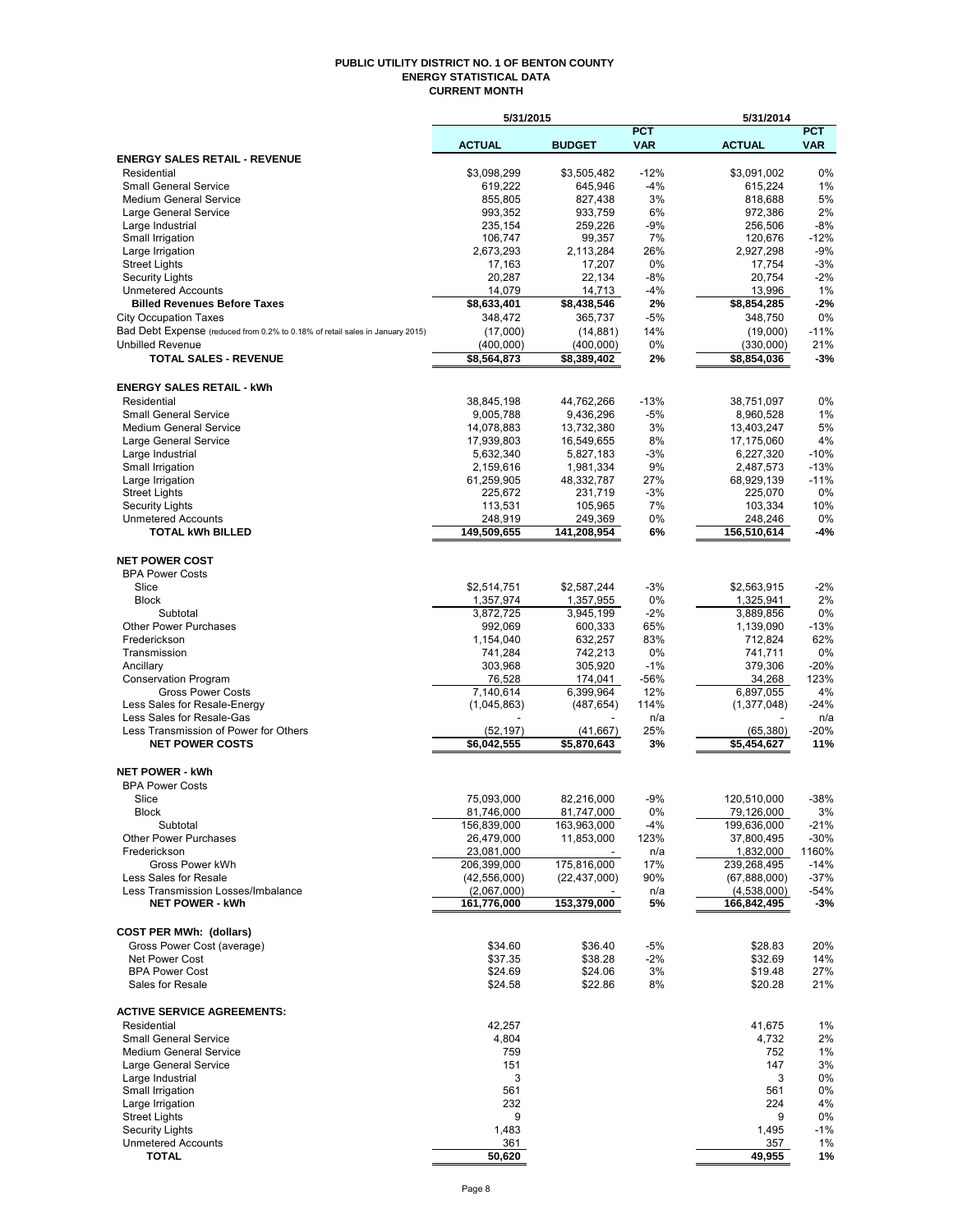#### **PUBLIC UTILITY DISTRICT NO. 1 OF BENTON COUNTY ENERGY STATISTICAL DATA YEAR TO DATE**

|                                                                               | 5/31/2015                     |                            |                          | 5/31/2014                     |                          |
|-------------------------------------------------------------------------------|-------------------------------|----------------------------|--------------------------|-------------------------------|--------------------------|
|                                                                               | <b>ACTUAL</b>                 | <b>BUDGET</b>              | <b>PCT</b><br><b>VAR</b> | <b>ACTUAL</b>                 | <b>PCT</b><br><b>VAR</b> |
| <b>ENERGY SALES RETAIL - REVENUE</b>                                          |                               |                            |                          |                               |                          |
| Residential                                                                   | \$21,748,669                  | \$25,132,631               | $-13%$                   | \$24,305,728                  | $-11%$                   |
| <b>Small General Service</b>                                                  | 3,252,603                     | 3,489,293                  | $-7%$                    | 3,443,032                     | $-6%$                    |
| <b>Medium General Service</b>                                                 | 4,755,962                     | 4,819,669                  | $-1%$                    | 4,824,371                     | $-1%$                    |
| Large General Service<br>Large Industrial                                     | 5,167,114<br>1,261,313        | 5,460,503<br>1,371,916     | $-5%$<br>-8%             | 5,199,681<br>1,362,340        | $-1%$<br>$-7%$           |
| Small Irrigation                                                              | 307,736                       | 295,782                    | 4%                       | 313,424                       | $-2%$                    |
| Large Irrigation                                                              | 6,864,545                     | 5,382,185                  | 28%                      | 6,981,995                     | $-2%$                    |
| <b>Street Lights</b>                                                          | 85,804                        | 85,460                     | 0%                       | 88,693                        | $-3%$                    |
| <b>Security Lights</b>                                                        | 101,666                       | 110,390                    | $-8%$                    | 103,215                       | $-2%$                    |
| <b>Unmetered Accounts</b><br><b>Billed Revenues Before Taxes</b>              | 70,429<br>\$43,615,841        | 73,511<br>\$46,221,340     | -4%<br>-6%               | 69,982<br>\$46,692,462        | 1%<br>$-7%$              |
| <b>City Occupation Taxes</b>                                                  | 2,157,712                     | 2,449,740                  | $-12%$                   | 2,349,933                     | $-8%$                    |
| Bad Debt Expense (reduced from 0.2% to 0.18% of retail sales in January 2015) | (86,000)                      | (99, 674)                  | $-14%$                   | (101,000)                     | $-15%$                   |
| <b>Unbilled Revenue</b>                                                       | (1,600,000)                   | (1,600,000)                | 0%                       | (2,330,000)                   | $-31%$                   |
| <b>TOTAL SALES - REVENUE</b>                                                  | \$44,087,553                  | \$46,971,406               | -6%                      | \$46,611,395                  | $-5%$                    |
| <b>ENERGY SALES RETAIL - kWh</b>                                              |                               |                            |                          |                               |                          |
| Residential                                                                   | 286,601,245                   | 335,698,913                | $-15%$                   | 324,005,806                   | $-12%$                   |
| <b>Small General Service</b>                                                  | 47,754,027                    | 51,425,244                 | $-7%$                    | 50,823,338                    | $-6%$                    |
| Medium General Service                                                        | 71,592,694                    | 73,101,568                 | $-2\%$                   | 72,592,328                    | $-1%$                    |
| Large General Service<br>Large Industrial                                     | 86,532,679<br>27,746,015      | 89,318,750<br>29,440,931   | $-3%$<br>-6%             | 86,393,220<br>30,184,195      | 0%<br>$-8%$              |
| Small Irrigation                                                              | 4,289,201                     | 3,490,386                  | 23%                      | 4,424,389                     | $-3%$                    |
| Large Irrigation                                                              | 115,683,866                   | 83,936,862                 | 38%                      | 121,456,313                   | $-5%$                    |
| <b>Street Lights</b>                                                          | 1,128,216                     | 1,203,657                  | -6%                      | 1,142,950                     | $-1%$                    |
| <b>Security Lights</b>                                                        | 570,159                       | 527,542                    | 8%                       | 517,487                       | 10%                      |
| <b>Unmetered Accounts</b>                                                     | 1,245,156                     | 1,245,963                  | 0%                       | 1,238,480                     | 1%                       |
| <b>TOTAL kWh BILLED</b>                                                       | 643,143,258                   | 669,389,816                | -4%                      | 692,778,506                   | -7%                      |
| <b>NET POWER COST</b>                                                         |                               |                            |                          |                               |                          |
| <b>BPA Power Costs</b>                                                        |                               |                            |                          |                               |                          |
| Slice                                                                         | \$13,263,755                  | \$12,936,220               | 3%                       | \$13,313,301                  | 0%                       |
| <b>Block</b><br>Subtotal                                                      | 9,963,317<br>23,227,072       | 9,963,484<br>22,899,704    | 0%<br>1%                 | 9,670,314<br>22,983,615       | 3%<br>1%                 |
| <b>Other Power Purchases</b>                                                  | 4,380,803                     | 2,396,321                  | 83%                      | 6,802,888                     | -36%                     |
| Frederickson                                                                  | 3,684,637                     | 3,148,679                  | 17%                      | 5,219,931                     | $-29%$                   |
| Transmission                                                                  | 3,709,415                     | 3,711,058                  | 0%                       | 3,701,713                     | 0%                       |
| Ancillary                                                                     | 1,657,076                     | 1,501,926                  | 10%                      | 1,815,600                     | $-9%$                    |
| <b>Conservation Program</b>                                                   | 46,151                        | 870,207                    | $-95%$                   | 89,598                        | $-48%$                   |
| <b>Gross Power Costs</b>                                                      | 36,705,153                    | 34,527,894                 | 6%                       | 40,613,346                    | $-10%$                   |
| Less Sales for Resale-Energy<br>Less Sales for Resale-Gas                     | (8,528,758)                   | (4,904,702)                | 74%<br>n/a               | (9,942,443)<br>(399, 293)     | $-14%$<br>$-98%$         |
| Less Transmission of Power for Others                                         | (7, 575)<br>(298, 115)        | (208, 334)                 | 43%                      | (279, 624)                    | 7%                       |
| <b>NET POWER COSTS</b>                                                        | \$27,870,704                  | $\overline{$}29,414,858$   | -5%                      | \$29,991,986                  | $-7%$                    |
| <b>NET POWER - kWh</b>                                                        |                               |                            |                          |                               |                          |
| <b>BPA Power Costs</b>                                                        |                               |                            |                          |                               |                          |
| Slice                                                                         | 499,346,000                   | 443,549,000                | 13%                      | 500,300,000                   | 0%                       |
| Block                                                                         | 350,207,000                   | 350,210,000                | 0%                       | 338,978,000                   | 3%                       |
| Subtotal<br><b>Other Power Purchases</b>                                      | 849,553,000<br>155,370,000    | 793,759,000<br>33,727,000  | 7%<br>361%               | 839,278,000<br>167,289,030    | 1%<br>$-7%$              |
| Frederickson                                                                  | 23,081,000                    |                            | n/a                      | 41,060,000                    | $-44%$                   |
| Gross Power kWh                                                               | 1,028,004,000                 | 827,486,000                | 24%                      | 1,047,627,030                 | $-2%$                    |
| Less Sales for Resale                                                         | (363,602,000)                 | (117,000,000)              | 211%                     | (350, 556, 000)               | 4%                       |
| Less Transmission Losses/Imbalance<br><b>NET POWER - kWh</b>                  | (12, 554, 000)<br>651,848,000 | (7,399,000)<br>703,087,000 | 70%<br>-7%               | (14, 149, 000)<br>682,922,030 | -11%<br>-5%              |
|                                                                               |                               |                            |                          |                               |                          |
| <b>COST PER MWh: (dollars)</b>                                                |                               |                            |                          |                               |                          |
| Gross Power Cost (average)                                                    | \$35.71                       | \$41.73                    | $-14%$                   | \$38.77                       | $-8%$                    |
| Net Power Cost<br><b>BPA Power Cost</b>                                       | \$42.76<br>\$27.34            | \$41.84                    | 2%<br>-5%                | \$43.92                       | $-3%$                    |
| Sales for Resale                                                              | \$23.46                       | \$28.85<br>\$25.40         | -8%                      | \$27.38<br>\$28.36            | 0%<br>$-17%$             |
| <b>AVERAGE ACTIVE SERVICE AGREEMENTS:</b>                                     |                               |                            |                          |                               |                          |
| Residential                                                                   | 42,160                        |                            |                          | 41,604                        | 1%                       |
| <b>Small General Service</b>                                                  | 4,791                         |                            |                          | 4,721                         | 1%                       |
| <b>Medium General Service</b>                                                 | 756                           |                            |                          | 754                           | 0%                       |
| Large General Service                                                         | 150                           |                            |                          | 147                           | 2%                       |
| Large Industrial                                                              | 3                             |                            |                          | 3                             | 0%                       |
| Small Irrigation                                                              | 560                           |                            |                          | 564                           | $-1%$                    |
| Large Irrigation<br><b>Street Lights</b>                                      | 229<br>9                      |                            |                          | 219<br>9                      | 5%<br>0%                 |
| <b>Security Lights</b>                                                        | 1,486                         |                            |                          | 1,498                         | $-1%$                    |
| <b>Unmetered Accounts</b>                                                     | 361                           |                            |                          | 357                           | 1%                       |
| <b>TOTAL</b>                                                                  | 50,505                        |                            |                          | 49,875                        | 1%                       |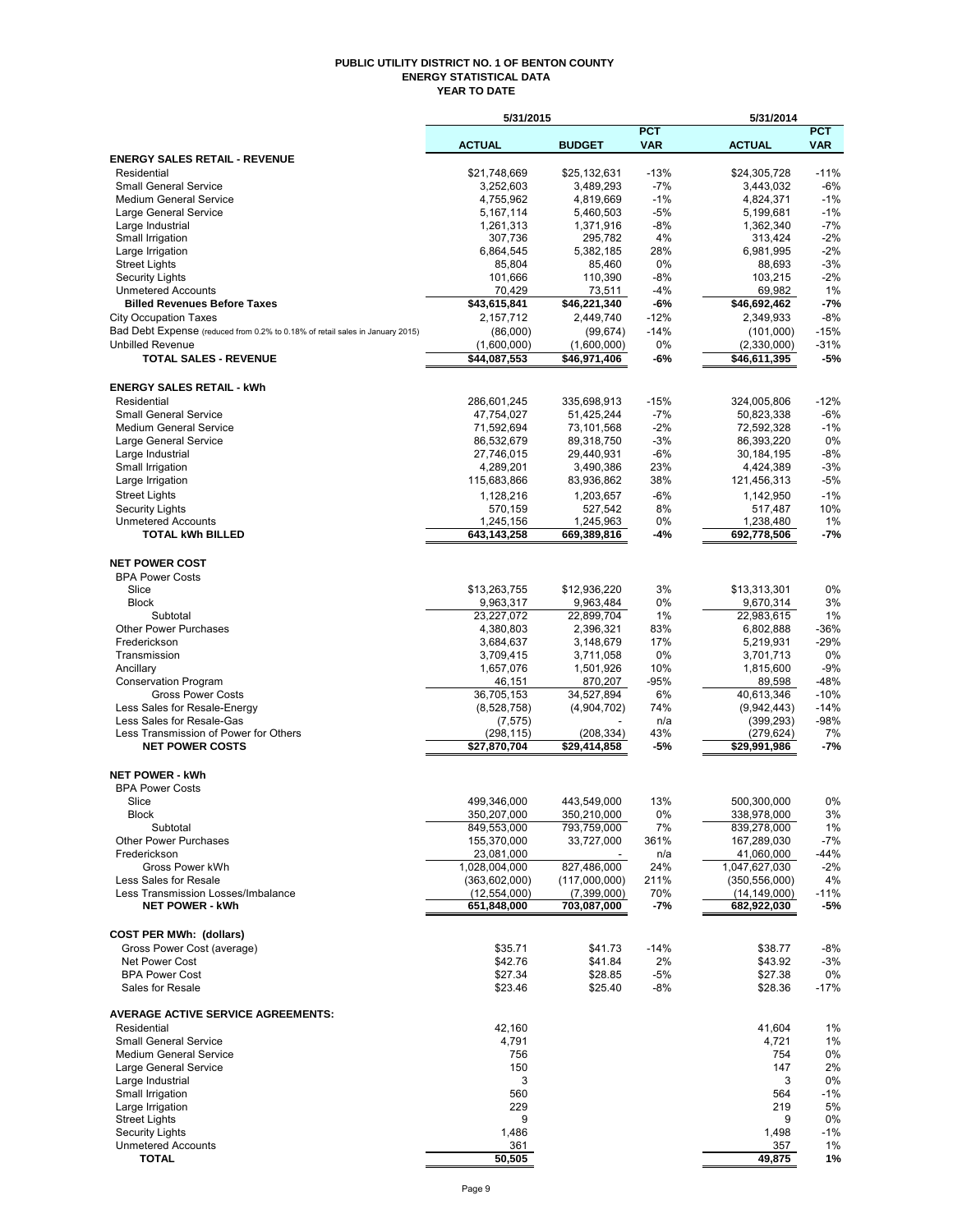#### **PUBLIC UTILITY DISTRICT NO. 1 OF BENTON COUNTY KWH SALES MONTHLY ACTIVITY**

|                              | January                       | February                 | March                    | April                    | May                      | June       | July        | August     | September  | October    | November     | December       | Total                     |
|------------------------------|-------------------------------|--------------------------|--------------------------|--------------------------|--------------------------|------------|-------------|------------|------------|------------|--------------|----------------|---------------------------|
| Residential                  |                               |                          |                          |                          |                          |            |             |            |            |            |              |                |                           |
| 2011                         | 87,928,561                    | 74,994,510               | 66,362,298               | 56,496,440               | 44,658,070               | 38,780,815 | 45,214,732  | 49,562,439 | 53,301,689 | 40,235,412 | 51,381,140   | 79,037,233     | 687,953,339               |
| 2012                         | 88,212,383                    | 80,652,978               | 57,019,446               | 49,435,721               | 40,022,618               | 41,521,205 | 46,830,893  | 57,987,360 | 50,232,442 | 36,528,055 | 52,822,005   | 66,753,204     | 668,018,310               |
| 2013                         | 85,933,904                    | 77,488,047               | 56,513,417               | 48,071,841               | 41,520,865               | 42,301,535 | 51,932,912  | 59,463,795 | 53,272,213 | 41,006,176 | 52,879,427   | 87,502,483     | 697,886,615               |
| 2014                         | 90,995,045                    | 86,856,866               | 61,276,449               | 46,126,349               | 38,751,097               | 43,347,010 | 51,878,664  | 62,101,272 | 49,381,509 | 38,520,801 | 51, 127, 327 | 76,441,442     | 696,803,831               |
| 2015                         | 81,753,251                    | 70,842,807               | 51,195,817               | 43,964,172               | 38,845,198               |            |             |            |            |            |              |                | 286,601,245               |
| <b>Small General Service</b> |                               |                          |                          |                          |                          |            |             |            |            |            |              |                |                           |
| 2011                         | 11,059,833                    | 10,192,630               | 9,181,231                | 9,382,413                | 9,157,991                | 9,277,162  | 10,078,685  | 10,533,804 | 10,921,485 | 9,047,075  | 8,522,751    | 10,983,138     | 118,338,198               |
| 2012                         | 11,620,253                    | 11,081,244               | 8,731,569                | 8,613,151                | 9,186,607                | 9,378,977  | 10,247,220  | 11,671,124 | 11,202,911 | 8,464,869  | 9,293,606    | 9,929,524      | 119,421,055               |
| 2013                         | 11,394,724                    | 10,700,711               | 8,862,866                | 8,958,701                | 9,285,161                | 9,833,210  | 10,896,923  | 12,097,199 | 11,379,590 | 8,965,721  | 9,306,967    | 11,245,947     | 122,927,720               |
| 2014                         | 12,002,884                    | 11,773,687               | 9,247,968                | 8,838,271                | 8,960,528                | 10,069,805 | 10,898,332  | 12,390,218 | 11,106,946 | 9,214,420  | 9,056,203    | 10,725,578     | 124,284,840               |
| 2015                         | 11,273,647                    | 10,444,066               | 8,399,963                | 8,630,563                | 9,005,788                |            |             |            |            |            |              |                | 47,754,027                |
|                              | <b>Medium General Service</b> |                          |                          |                          |                          |            |             |            |            |            |              |                |                           |
| 2011                         | 15,884,076                    | 14,063,566               | 13,241,633               | 14,443,388               | 14, 171, 832             | 13,508,596 | 14,835,014  | 15,898,300 | 16,378,392 | 13,612,489 | 12,898,272   | 16,527,877     | 175,463,435               |
| 2012                         | 15,995,754                    | 14,843,947               | 12,863,785               | 13,464,357               | 13,553,914               | 14,103,136 | 14,973,817  | 16,437,847 | 16,513,370 | 14,079,820 | 14,709,116   | 14,459,816     | 175,998,679               |
| 2013                         | 15,375,716                    | 14,629,522               | 12,714,807               | 13,158,263               | 13,461,961               | 14,198,240 | 15,233,651  | 16,943,765 | 16,157,388 | 14,583,038 | 14,990,108   | 15,803,535     | 177,249,994               |
| 2014<br>2015                 | 16,255,765<br>15,719,991      | 16,174,267<br>15,058,182 | 13,320,761<br>13,124,396 | 13,438,288<br>13,611,242 | 13,403,247<br>14,078,883 | 14,808,800 | 15,526,971  | 17,145,841 | 15,985,439 | 15,533,136 | 14,950,232   | 15,501,055     | 182,043,802<br>71,592,694 |
| <b>Large General Service</b> |                               |                          |                          |                          |                          |            |             |            |            |            |              |                |                           |
| 2011                         | 16,667,038                    | 16,211,666               | 15,328,400               | 17,016,972               | 16,378,040               | 16,603,740 | 17,087,020  | 17,842,100 | 20,127,280 | 18,812,860 | 16,068,160   | 21,525,480     | 209,668,756               |
| 2012                         | 17,752,480                    | 17,246,280               | 15,614,938               | 17,276,652               | 17,948,285               | 17,269,044 | 17,262,035  | 20,169,040 | 19,875,000 | 19,266,300 | 20,172,401   | 17,524,790     | 217, 377, 245             |
| 2013                         | 18,363,206                    | 16,370,904               | 16,064,720               | 17,280,008               | 17,300,043               | 17,480,703 | 18,704,243  | 20,956,543 | 20,230,220 | 19,362,880 | 19,518,760   | 17,683,240     | 219,315,470               |
| 2014                         | 18,043,140                    | 18,004,500               | 16,529,440               | 16,641,080               | 17,175,060               | 18,408,820 | 19,689,940  | 21,264,420 | 21,006,340 | 21,502,220 | 19,841,340   | 18,573,000     | 226,679,300               |
| 2015                         | 17,888,911                    | 17,212,717               | 16,213,065               | 17,278,183               | 17,939,803               |            |             |            |            |            |              |                | 86,532,679                |
| Large Industrial             |                               |                          |                          |                          |                          |            |             |            |            |            |              |                |                           |
| 2011                         | 6,299,710                     | 4,802,485                | 6,254,835                | 4,856,705                | 6,011,530                | 5,928,790  | 6,292,475   | 6,387,425  | 5,827,005  | 3,302,090  | 2,967,790    | 6,479,970      | 65,410,810                |
| 2012                         | 6,484,220                     | 5,701,260                | 6,243,370                | 6,036,840                | 5,596,185                | 5,463,635  | 5,815,140   | 6,333,690  | 4,362,805  | 6,313,930  | 6,307,555    | 5,916,535      | 70,575,165                |
| 2013                         | 6,303,530                     | 5,690,550                | 5,970,720                | 6,363,470                | 6,331,645                | 6,273,940  | 6,074,935   | 6,052,520  | 3,037,994  | 6,374,590  | 4,922,960    | 6,405,925      | 69,802,779                |
| 2014                         | 6,203,055                     | 5,695,020                | 6,141,110                | 5,917,690                | 6,227,320                | 6,005,800  | 6,111,425   | 6,258,875  | 5,080,145  | 6,181,005  | 6,125,825    | 5,922,215      | 71,869,485                |
| 2015                         | 5,597,495                     | 5,394,485                | 5,337,365                | 5,784,330                | 5,632,340                |            |             |            |            |            |              |                | 27,746,015                |
| <b>Small Irrigation</b>      |                               |                          |                          |                          |                          |            |             |            |            |            |              |                |                           |
| 2011                         | 3,723                         | 2,907                    | 337,065                  | 903,922                  | 1,753,860                | 2,125,131  | 2,842,380   | 3,157,391  | 2,260,605  | 1,098,718  | 113,937      | 6,895          | 14,606,534                |
| 2012                         | 98                            | 8                        | 300,470                  | 947,657                  | 2,146,900                | 2,179,098  | 3,052,837   | 3,270,042  | 2,207,181  | 1,058,286  | 2,284        | $\overline{7}$ | 15, 164, 868              |
| 2013<br>2014                 | 101                           | $\overline{\phantom{a}}$ | 480,748<br>566,022       | 1,347,003                | 2,288,143                | 2,390,103  | 3,152,789   | 2,941,397  | 1,826,383  | 742,890    | 41,696       | 30             | 15,211,283                |
| 2015                         |                               | 9                        | 648,290                  | 1,370,794<br>1,481,286   | 2,487,573<br>2,159,616   | 2,926,545  | 3,475,842   | 2,988,591  | 2,248,398  | 1,145,157  | (52)         |                | 17,208,870<br>4,289,201   |
| Large Irrigation             |                               |                          |                          |                          |                          |            |             |            |            |            |              |                |                           |
| 2011                         | 58,069                        | 431,210                  | 4,512,419                | 21,126,273               | 36,909,547               | 72,058,616 | 86,862,127  | 84,616,557 | 40,855,201 | 14,327,819 | 5,400,066    | 234,854        | 367,392,758               |
| 2012                         | 527,285                       | 661,067                  | 6,815,749                | 22,601,004               | 63,674,660               | 58,919,819 | 83,415,022  | 75,956,400 | 37,124,484 | 18,674,352 | 1,931,662    | 271,944        | 370,573,448               |
| 2013                         | 259,061                       | 415,476                  | 10,346,643               | 24,726,514               | 62,939,428               | 75,510,554 | 97,242,342  | 66,591,892 | 27,504,705 | 18,933,975 | 5,069,220    | (2, 131, 722)  | 387,408,088               |
| 2014                         | 247,328                       | 266,769                  | 11,959,400               | 40,053,677               | 68,929,139               | 94,789,557 | 102,773,871 | 67,085,339 | 38,117,908 | 27,773,132 | 3,179,515    | 258,931        | 455,434,566               |
| 2015                         | 214,532                       | 210,554                  | 14,636,633               | 39,362,242               | 61,259,905               |            |             |            |            |            |              |                | 115,683,866               |
| <b>Street Lights</b>         |                               |                          |                          |                          |                          |            |             |            |            |            |              |                |                           |
| 2011                         | 447,437                       | 447,617                  | 447,617                  | 447,905                  | 447,905                  | 471,089    | 471,071     | 469,991    | 469,991    | 470,063    | 470,675      | 470,680        | 5,532,041                 |
| 2012                         | 432,872                       | 432,872                  | 398,337                  | 356,249                  | 346,935                  | 339,628    | 339,628     | 327,569    | 309,982    | 300,873    | 285,170      | 266,257        | 4,136,372                 |
| 2013                         | 229,267                       | 229,267                  | 229,161                  | 229,161                  | 229,161                  | 229,161    | 229,161     | 229,209    | 229,209    | 229,245    | 229,395      | 229,425        | 2,750,822                 |
| 2014                         | 229,425                       | 229,425                  | 229,515                  | 229,515                  | 225,070                  | 224,939    | 225,064     | 225,640    | 225,514    | 225,514    | 225,298      | 225,586        | 2,720,505                 |
| 2015                         | 225,624                       | 225,624                  | 225,624                  | 225,672                  | 225,672                  |            |             |            |            |            |              |                | 1,128,216                 |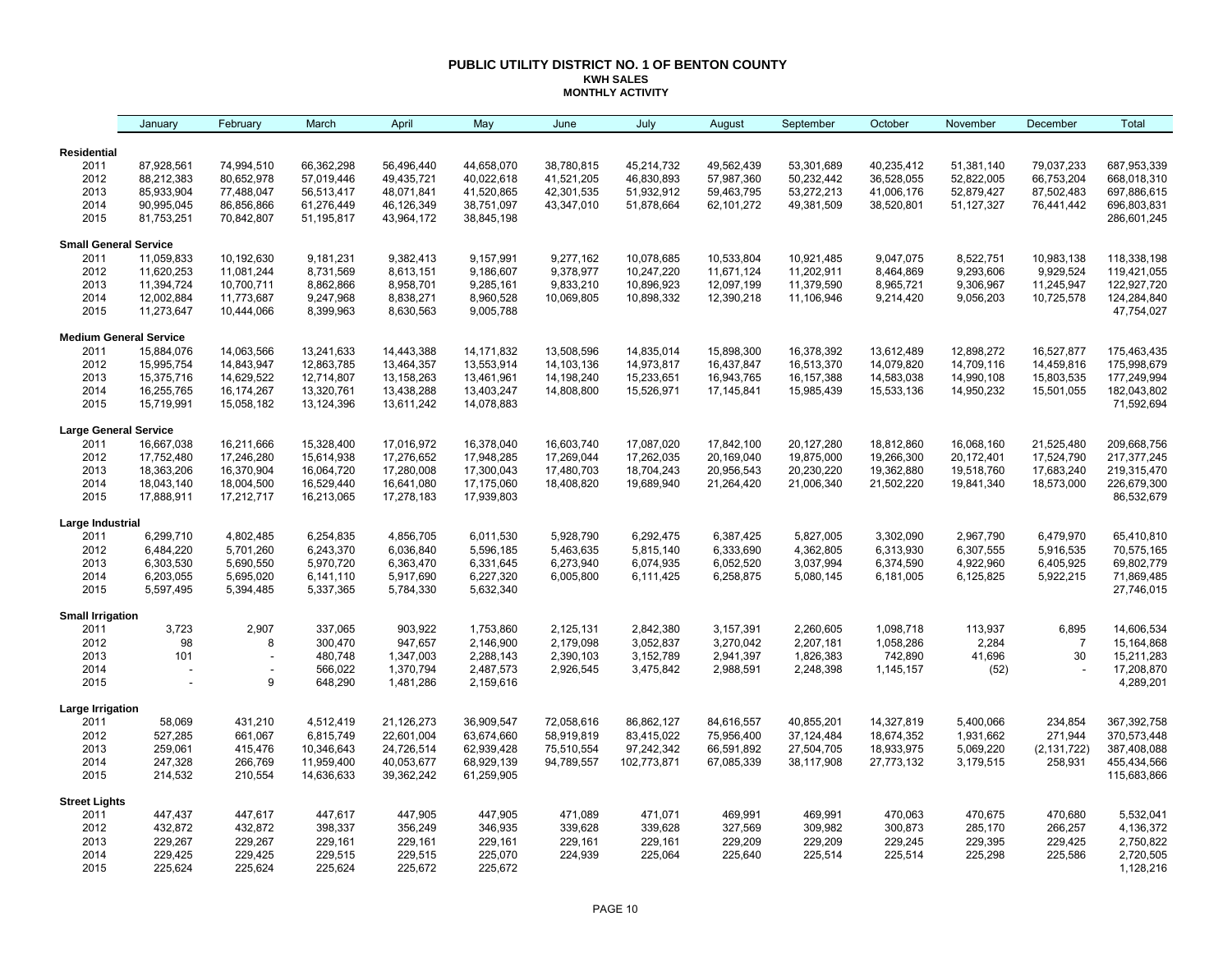#### **PUBLIC UTILITY DISTRICT NO. 1 OF BENTON COUNTY KWH SALES MONTHLY ACTIVITY**

|                        | January     | February    | March       | April       | May         | June        | July        | August      | September     | October     | November    | December    | Total        |
|------------------------|-------------|-------------|-------------|-------------|-------------|-------------|-------------|-------------|---------------|-------------|-------------|-------------|--------------|
| <b>Security Lights</b> |             |             |             |             |             |             |             |             |               |             |             |             |              |
| 2011                   | 90,387      | 90,567      | 90,675      | 90,675      | 90,747      | 91,323      | 90,855      | 90,207      | 90,315        | 90,315      | 90,315      | 90,459      | 1,086,840    |
| 2012                   | 90,387      | 90,459      | 90,387      | 90,423      | 90,135      | 90,099      | 90,135      | 90,135      | 90,135        | 90,873      | 90,765      | 89,811      | 1,083,744    |
| 2013                   | 104,964     | 104,964     | 105,351     | 105,258     | 105,222     | 105,163     | 105,163     | 104,948     | 104,561       | 104,346     | 103,807     | 103,678     | 1,257,425    |
| 2014                   | 103,678     | 103,678     | 103,420     | 103,377     | 103,334     | 103,248     | 103,476     | 114,623     | 114,494       | 114,494     | 114,444     | 114,430     | 1,296,696    |
| 2015                   | 114,451     | 114,408     | 114,073     | 113,696     | 113,531     |             |             |             |               |             |             |             | 570,159      |
| <b>Unmetered</b>       |             |             |             |             |             |             |             |             |               |             |             |             |              |
| 2011                   | 243,193     | 243,193     | 243,193     | 243,193     | 242,209     | 242,209     | 242,324     | 242,154     | 242,154       | 242,154     | 241,579     | 241,464     | 2,909,019    |
| 2012                   | 241,464     | 241,464     | 244,466     | 244,466     | 244,466     | 244,472     | 244,472     | 244,472     | 244,472       | 244,472     | 244,472     | 244,472     | 2,927,630    |
| 2013                   | 243,914     | 245,210     | 246,506     | 246,506     | 247,676     | 247,676     | 247,676     | 247,676     | 247,676       | 247,676     | 247,676     | 247,686     | 2,963,554    |
| 2014                   | 247,686     | 247,516     | 247,516     | 247,516     | 248,246     | 248,246     | 248,246     | 249,106     | 249,106       | 249,106     | 249,106     | 249,106     | 2,980,502    |
| 2015                   | 249,106     | 249,106     | 249,106     | 248,919     | 248,919     |             |             |             |               |             |             |             | 1,245,156    |
| <b>Total</b>           |             |             |             |             |             |             |             |             |               |             |             |             |              |
| 2011                   | 138,682,027 | 121,480,351 | 115,999,366 | 125,007,886 | 129,821,731 | 159,087,471 | 184,016,683 | 188,800,368 | 150,474,117   | 101,238,995 | 98,154,685  | 135,598,050 | 648,361,730  |
| 2012                   | 141,357,196 | 130,951,579 | 108,322,517 | 119,066,520 | 152,810,705 | 149,509,113 | 182,271,199 | 192,487,679 | 142, 162, 782 | 105,021,830 | 105,859,036 | 115,456,360 | 645,276,516  |
| 2013                   | 138,208,387 | 125,874,651 | 111,534,939 | 120,486,725 | 153,709,305 | 168,570,285 | 203,819,795 | 185,628,944 | 133,989,939   | 110,550,537 | 107,310,016 | 137,090,227 | .696,773,750 |
| 2014                   | 144,328,006 | 139,351,728 | 119,621,601 | 132,966,557 | 156,510,614 | 190,932,770 | 210,931,831 | 189,823,925 | 143,515,799   | 120,458,985 | 104,869,238 | 128,011,343 | ,781,322,397 |
| 2015                   | 133,037,008 | 119,751,958 | 110,144,332 | 130,700,305 | 149,509,655 |             |             |             |               |             |             |             | 643,143,258  |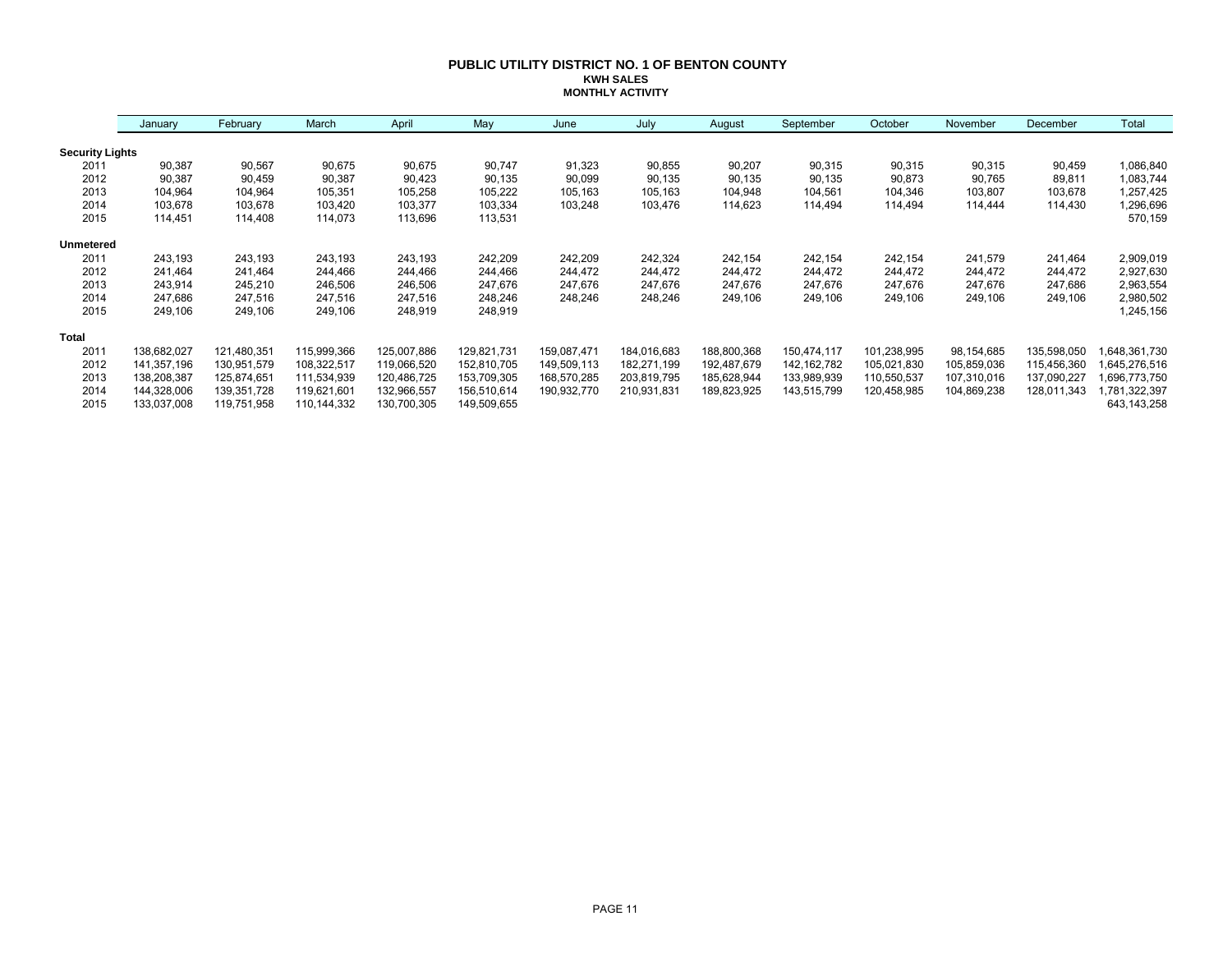# **PUBLIC UTILITY DISTRICT NO. 1 OF BENTON COUNTY CAPITAL ADDITIONS AND RETIREMENTS CURRENT MONTH**

|                                                                            | <b>BALANCE</b>           |                          |                          | <b>BALANCE</b>           |
|----------------------------------------------------------------------------|--------------------------|--------------------------|--------------------------|--------------------------|
|                                                                            | 4/30/2015                | <b>ADDITIONS</b>         | <b>RETIREMENTS</b>       | 5/31/2015                |
| <b>INTANGIBLE PLANT:</b>                                                   |                          |                          |                          |                          |
| Organizations                                                              | \$28,379                 | \$0                      | \$0                      | \$28,379                 |
| Franchises & Consents                                                      | 10,022                   |                          |                          | 10,022                   |
| Miscellaneous & Intangible Plant                                           | 29,078                   | $\overline{\phantom{a}}$ | $\overline{\phantom{a}}$ | 29,078                   |
| <b>TOTAL</b>                                                               | 67,480                   | $\blacksquare$           |                          | 67,480                   |
| <b>GENERATION PLANT:</b>                                                   |                          |                          |                          |                          |
| Land & Land Rights                                                         |                          |                          |                          |                          |
| Structures & Improvements                                                  | 1,141,911                |                          |                          | 1,141,911                |
| Fuel Holders & Accessories                                                 |                          |                          |                          |                          |
| <b>Other Electric Generation</b>                                           | 261,940                  |                          |                          | 261,940                  |
| <b>Accessory Electric Equipment</b><br>Miscellaneous Power Plant Equipment |                          |                          |                          |                          |
| <b>TOTAL</b>                                                               | 1,403,851                | $\blacksquare$           |                          | 1,403,851                |
|                                                                            |                          |                          |                          |                          |
| <b>TRANSMISSION PLANT:</b>                                                 |                          |                          |                          |                          |
| Land & Land Rights                                                         | 156,400                  |                          |                          | 156,400<br>25,544        |
| Clearing Land & Right Of Ways<br><b>Transmission Station Equipment</b>     | 25,544<br>832,047        |                          |                          | 832,047                  |
| <b>Towers &amp; Fixtures</b>                                               |                          |                          |                          |                          |
| Poles & Fixtures                                                           | 3,976,615                |                          |                          | 3,976,615                |
| Overhead Conductor & Devices                                               | 3,021,163                |                          |                          | 3,021,163                |
| <b>TOTAL</b>                                                               | 8,011,769                |                          |                          | 8,011,769                |
| <b>DISTRIBUTION PLANT:</b>                                                 |                          |                          |                          |                          |
| Land & Land Rights                                                         | 1,621,960                | 2,182                    |                          | 1,624,142                |
| Structures & Improvements                                                  | 290,439                  |                          |                          | 290,439                  |
| <b>Station Equipment</b>                                                   | 37,642,045               | 121,493                  |                          | 37,763,538               |
| Poles, Towers & Fixtures                                                   | 18,724,093               | 19,122                   | (5, 563)                 | 18,737,652               |
| Overhead Conductor & Devices                                               | 11,752,910               | 80                       |                          | 11,752,990               |
| <b>Underground Conduit</b>                                                 | 31,862,912               | 70,234                   |                          | 31,933,145               |
| Underground Conductor & Devices                                            | 41,762,852               | 56,416                   | (3,301)                  | 41,815,967               |
| Line Transformers                                                          | 28,223,369               | 5,561                    | (54, 431)                | 28,174,499               |
| Services-Overhead                                                          | 2,900,513                | 5,069                    | (1, 339)                 | 2,904,243                |
| Services-Underground                                                       | 18,285,628               | 63,612                   | (2, 116)                 | 18,347,125               |
| <b>Meters</b>                                                              | 10,323,492               | 24,072                   | $\overline{\phantom{a}}$ | 10,347,564               |
| Security Lighting                                                          | 874,261                  | 571                      | (610)                    | 874,221                  |
| <b>Street Lighting</b>                                                     | 761,403                  | 118                      |                          | 761,520                  |
| <b>SCADA System</b><br><b>TOTAL</b>                                        | 2,016,637<br>207,042,514 | 368,528                  | (67, 360)                | 2,016,637<br>207,343,682 |
|                                                                            |                          |                          |                          |                          |
| <b>GENERAL PLANT:</b>                                                      |                          |                          |                          |                          |
| Land & Land Rights                                                         | 1,130,759                |                          |                          | 1,130,759                |
| Structures & Improvements                                                  | 18,251,102               | 1,089                    |                          | 18,252,191               |
| Information Systems & Technology                                           | 15,575,535               |                          |                          | 15,575,535               |
| <b>Transportation Equipment</b>                                            | 7,202,286                | 75,976                   |                          | 7,278,262                |
| Stores Equipment                                                           | 54,108                   |                          |                          | 54,108                   |
| Tools, Shop & Garage Equipment                                             | 454,973                  |                          |                          | 454,973                  |
| Laboratory Equipment                                                       | 535,877                  |                          |                          | 535,877                  |
| <b>Communication Equipment</b><br><b>Broadband Equipment</b>               | 2,400,115<br>17,990,667  | 41,728                   |                          | 2,400,115<br>18,032,395  |
| Miscellaneous Equipment                                                    | 1,120,461                |                          |                          | 1,120,461                |
| <b>Other Capitalized Costs</b>                                             | 11,253,088               | 11,359                   |                          | 11,264,448               |
| <b>TOTAL</b>                                                               | 75,968,971               | 130,152                  | $\blacksquare$           | 76,099,124               |
| TOTAL ELECTRIC PLANT ACCOUNTS                                              | 292,494,586              | 498,680                  | (67, 360)                | 292,925,906              |
| <b>PLANT HELD FOR FUTURE USE</b>                                           | 388,589                  |                          |                          | 388,589                  |
| <b>CONSTRUCTION WORK IN PROGRESS</b>                                       | 2,056,501                | 335,339                  |                          | 2,391,840                |
| <b>TOTAL CAPITAL</b>                                                       | \$294,939,676            | \$834,019                | (\$67,360)               | \$295,706,335            |
|                                                                            |                          |                          |                          |                          |

**\$1,224,088 Budget**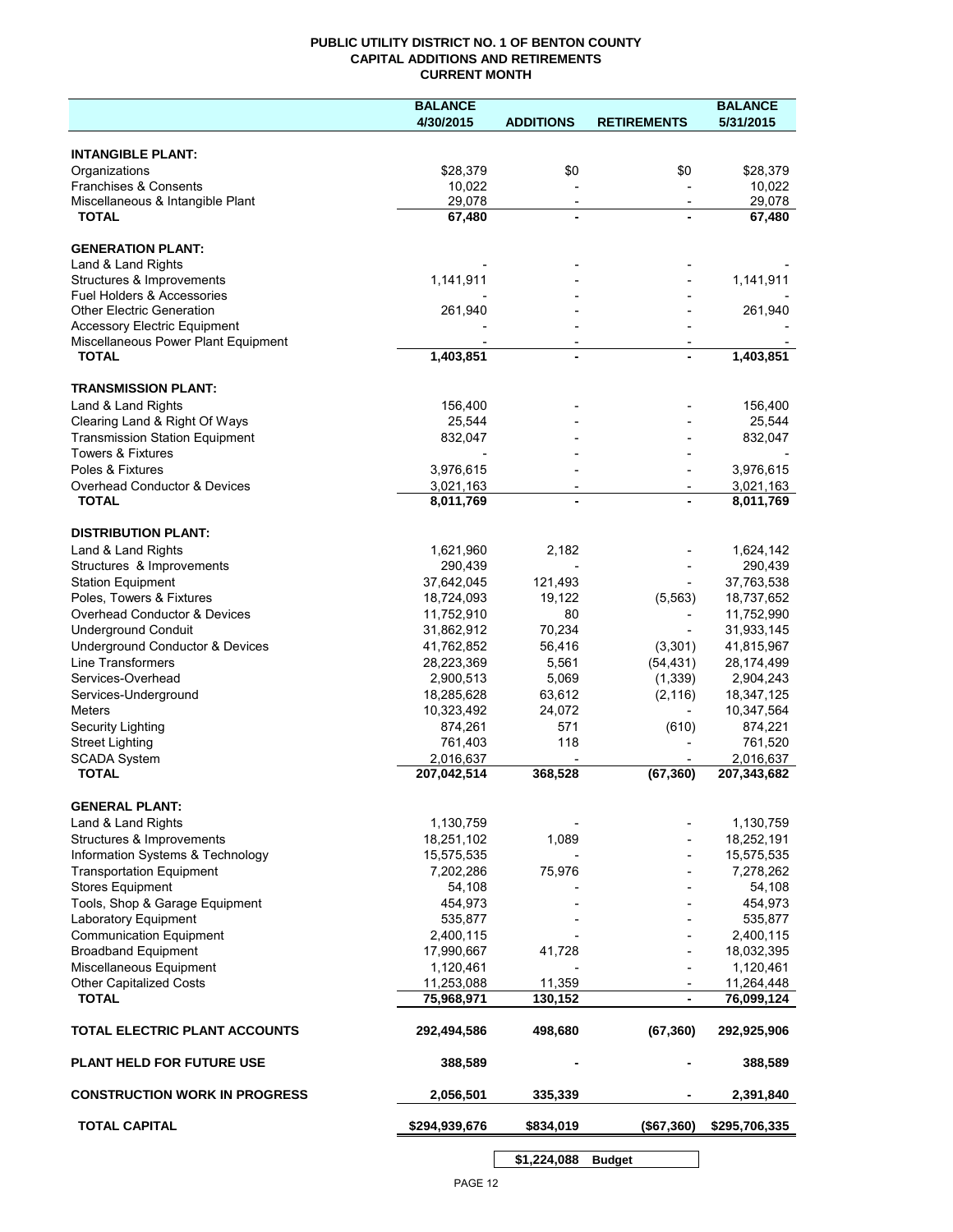# **PUBLIC UTILITY DISTRICT NO. 1 OF BENTON COUNTY CAPITAL ADDITIONS AND RETIREMENTS YEAR TO DATE**

|                                       | <b>BALANCE</b> |                          |                          | <b>BALANCE</b> |
|---------------------------------------|----------------|--------------------------|--------------------------|----------------|
|                                       | 12/31/2014     | <b>ADDITIONS</b>         | <b>RETIREMENTS</b>       | 5/31/2015      |
|                                       |                |                          |                          |                |
| <b>INTANGIBLE PLANT:</b>              |                |                          |                          |                |
| Organizations                         | \$28,379       | \$0                      | \$0                      | \$28,379       |
| Franchises & Consents                 | 10,022         |                          |                          | 10,022         |
| Miscellaneous & Intangible Plant      | 29,078         | $\overline{\phantom{a}}$ | $\overline{\phantom{a}}$ | 29,078         |
| <b>TOTAL</b>                          | 67,480         |                          |                          | 67,480         |
|                                       |                |                          |                          |                |
| <b>GENERATION PLANT:</b>              |                |                          |                          |                |
| Land & Land Rights                    |                |                          |                          |                |
| Structures & Improvements             | 1,141,911      |                          |                          | 1,141,911      |
| Fuel Holders & Accessories            |                |                          |                          |                |
| <b>Other Electric Generation</b>      | 261,940        |                          |                          | 261,940        |
| <b>Accessory Electric Equipment</b>   |                |                          |                          |                |
| Miscellaneous Power Plant Equipment   |                |                          |                          |                |
| <b>TOTAL</b>                          | 1,403,851      |                          |                          | 1,403,851      |
|                                       |                |                          |                          |                |
| <b>TRANSMISSION PLANT:</b>            |                |                          |                          |                |
| Land & Land Rights                    | 156,400        |                          |                          | 156,400        |
| Clearing Land & Right Of Ways         | 25,544         |                          |                          | 25,544         |
| <b>Transmission Station Equipment</b> | 832,047        |                          |                          | 832,047        |
| Towers & Fixtures                     |                |                          |                          |                |
| Poles & Fixtures                      | 3,974,373      | 2,500                    | (259)                    | 3,976,615      |
| Overhead Conductor & Devices          | 3,010,644      | 24,392                   | (13, 873)                | 3,021,163      |
| <b>TOTAL</b>                          | 7,999,008      | 26,892                   | (14, 131)                | 8,011,769      |
|                                       |                |                          |                          |                |
| <b>DISTRIBUTION PLANT:</b>            |                |                          |                          |                |
| Land & Land Rights                    | 1,615,066      | 9,076                    |                          | 1,624,142      |
| Structures & Improvements             | 290,439        |                          |                          | 290,439        |
| <b>Station Equipment</b>              | 37,209,104     | 612,827                  | (58, 394)                | 37,763,538     |
| Poles, Towers & Fixtures              | 18,688,917     | 91,836                   | (43, 101)                | 18,737,652     |
| Overhead Conductor & Devices          | 11,758,715     | 22,165                   | (27, 891)                | 11,752,990     |
| <b>Underground Conduit</b>            | 31,642,484     | 311,353                  | (20, 691)                | 31,933,145     |
| Underground Conductor & Devices       | 41,409,423     | 553,575                  | (147, 032)               | 41,815,967     |
| Line Transformers                     | 27,565,110     | 754,247                  | (144, 859)               | 28,174,499     |
| Services-Overhead                     | 2,885,875      | 25,063                   | (6,696)                  | 2,904,243      |
| Services-Underground                  | 18,107,312     | 260,266                  | (20, 453)                | 18,347,125     |
| <b>Meters</b>                         | 10,226,191     | 121,373                  |                          | 10,347,564     |
| Security Lighting                     | 876,499        | 2,274                    | (4, 552)                 | 874,221        |
| <b>Street Lighting</b>                | 761,403        | 118                      |                          | 761,520        |
| <b>SCADA System</b>                   | 2,007,957      | 8,681                    |                          | 2,016,637      |
| <b>TOTAL</b>                          | 205,044,497    | 2,772,854                | (473, 669)               | 207,343,682    |
|                                       |                |                          |                          |                |
| <b>GENERAL PLANT:</b>                 |                |                          |                          |                |
| Land & Land Rights                    | 1,130,759      |                          |                          | 1,130,759      |
| Structures & Improvements             | 18,229,463     | 22,728                   |                          | 18,252,191     |
| Information Systems & Technology      | 15,412,631     | 162,904                  |                          | 15,575,535     |
| <b>Transportation Equipment</b>       | 7,004,663      | 273,600                  |                          | 7,278,262      |
| <b>Stores Equipment</b>               | 54,108         |                          |                          | 54,108         |
| Tools, Shop & Garage Equipment        | 454,973        |                          |                          | 454,973        |
| Laboratory Equipment                  | 516,309        | 19,568                   |                          | 535,877        |
| <b>Communication Equipment</b>        | 2,400,115      |                          |                          | 2,400,115      |
| <b>Broadband Equipment</b>            | 17,844,162     | 188,233                  |                          | 18,032,395     |
| Miscellaneous Equipment               | 1,120,461      |                          |                          | 1,120,461      |
| Other Capitalized Costs               | 11,208,952     | 55,495                   |                          | 11,264,448     |
| <b>TOTAL</b>                          | 75,376,596     | 722,528                  | -                        | 76,099,124     |
|                                       |                |                          |                          |                |
| <b>TOTAL ELECTRIC PLANT ACCOUNTS</b>  | 289,891,432    | 3,522,275                | (487, 800)               | 292,925,906    |
|                                       |                |                          |                          |                |
| <b>PLANT HELD FOR FUTURE USE</b>      | 388,589        |                          |                          | 388,589        |
|                                       |                |                          |                          |                |
| <b>CONSTRUCTION WORK IN PROGRESS</b>  | 1,502,261      | 889,579                  |                          | 2,391,840      |
|                                       |                |                          |                          |                |
| <b>TOTAL CAPITAL</b>                  | \$291,782,282  | \$4,411,853              | (\$487,800)              | \$295,706,335  |
|                                       |                |                          |                          |                |

**\$6,064,899 Budget**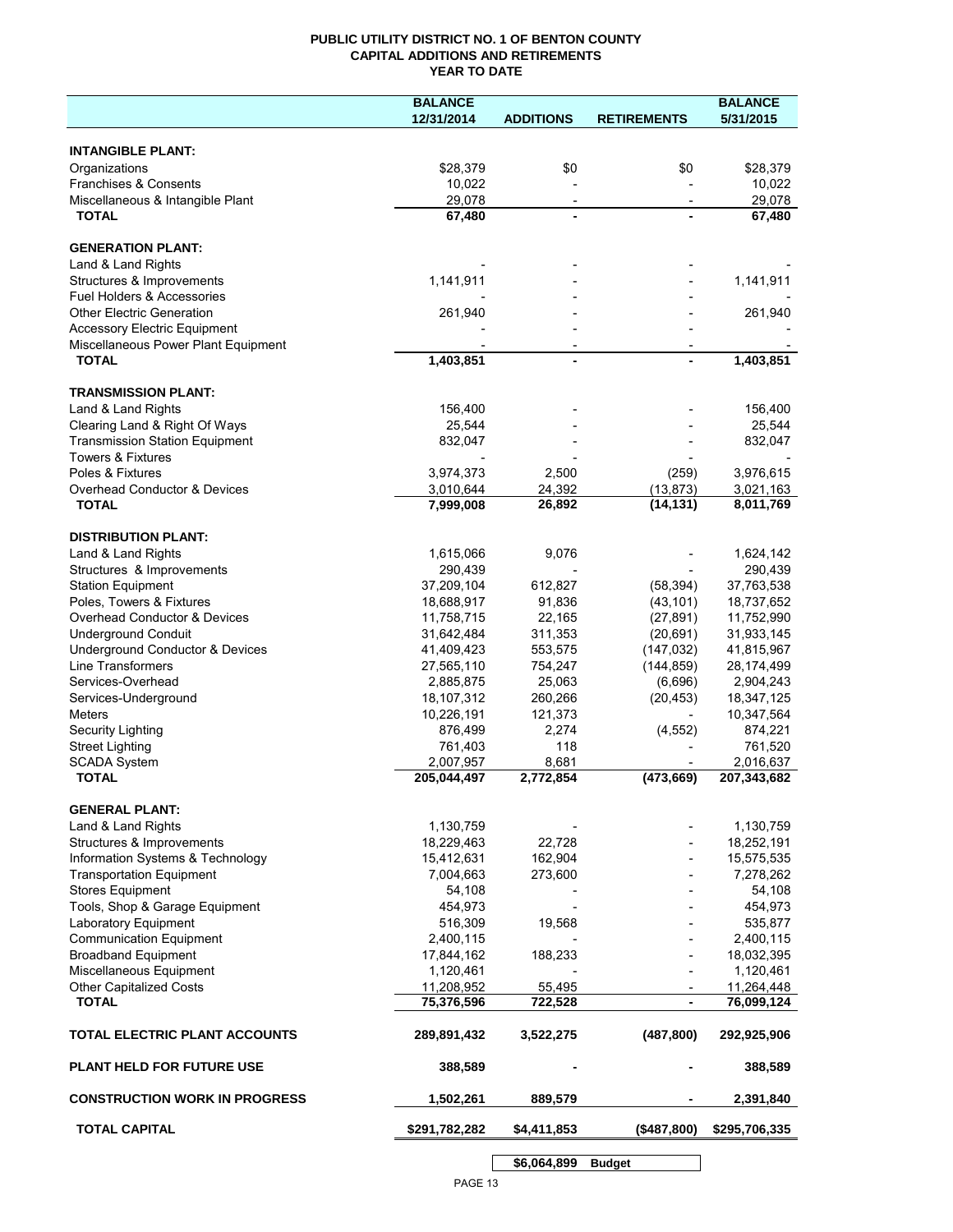# **PUBLIC UTILITY DISTRICT NO. 1 OF BENTON COUNTY STATEMENT OF CASH FLOWS**

|                                                                                                          | <b>YTD</b><br>5/31/2015  | <b>Monthly</b><br>5/31/2015 |
|----------------------------------------------------------------------------------------------------------|--------------------------|-----------------------------|
| <b>CASH FLOWS FROM OPERATING ACTIVITIES</b>                                                              |                          |                             |
| Cash Received from Customers and Counterparties                                                          | \$56,668,252             | \$10,398,788                |
| Cash Paid to Suppliers and Counterparties                                                                | (39, 997, 410)           | (7,812,944)                 |
| Cash Paid to Employees                                                                                   | (5,527,497)              | (1,520,559)                 |
| <b>Taxes Paid</b>                                                                                        | (6, 230, 729)            | (3, 126, 483)               |
| Net Cash Provided (Used) by Operating Activities                                                         | 4,912,616                | (\$2,061,198)               |
|                                                                                                          |                          |                             |
| <b>CASH FLOWS FROM NONCAPITAL FINANCING ACTIVITIES</b><br>Other Interest Expense                         | (23, 839)                | (9, 395)                    |
| Net Cash Used by Noncapital Financing Activities                                                         | (23, 839)                | (9, 395)                    |
| <b>CASH FLOWS FROM CAPITAL AND RELATED FINANCING ACTIVITIES</b>                                          |                          |                             |
| <b>Acquisition of Capital Assets</b>                                                                     | (4, 179, 269)            | (745, 055)                  |
| Proceeds from Sale of Revenue Bonds                                                                      |                          |                             |
| Cash Defeasance Principal and Interest                                                                   |                          |                             |
| <b>Bond Principal Paid</b><br><b>Bond Interest Paid</b>                                                  |                          |                             |
| <b>Capital Contributions</b>                                                                             | (1, 233, 164)<br>978,163 | 469,982                     |
| Sale of Assets                                                                                           | 39,549                   | 9,070                       |
| Net Cash Used by Capital and Related Financing Activities                                                | (4, 394, 721)            | (\$266,003)                 |
| <b>CASH FLOWS FROM INVESTING ACTIVITIES</b>                                                              |                          |                             |
| Interest Income                                                                                          | 114,168                  | 20,713                      |
| Proceeds from Sale of Investments                                                                        | 4,984,340                |                             |
| Purchase of Investments                                                                                  | (6,997,000)              |                             |
| Joint Venture Net Revenue (Expense)<br>Net Cash Provided (Used) by Investing Activities                  | (1,898,492)              | \$20,713                    |
| <b>NET INCREASE (DECREASE) IN CASH</b>                                                                   | (1,404,436)              | (\$2,315,883)               |
| <b>CASH BALANCE, BEGINNING</b>                                                                           | \$25,640,377             | 26,551,824                  |
| <b>CASH BALANCE, ENDING</b>                                                                              | \$24,235,941             | 24,235,941                  |
|                                                                                                          |                          |                             |
| RECONCILIATION OF NET OPERATING INCOME TO NET<br><b>CASH PROVIDED BY OPERATING ACTIVITIES</b>            |                          |                             |
| <b>Net Operating Revenues</b>                                                                            | (\$1,533,225)            | (\$945,817)                 |
| Adjustments to reconcile net operating income to net cash                                                |                          |                             |
| provided by operating activities:<br>Depreciation & Amortization                                         | 5,843,965                | 1,166,728                   |
| <b>Unbilled Revenues</b>                                                                                 | 1,600,000                | 400,000                     |
| Misellaneous Other Revenue & Receipts                                                                    | 84,870                   | 82,393                      |
| Decrease (Increase) in Accounts Receivable                                                               | 486.719                  | 117,366                     |
| Decrease (Increase) in BPA Prepay Receivable                                                             | 250,000                  | 50,000                      |
| Decrease (Increase) in Inventories                                                                       | (287, 752)               | (68, 530)                   |
| Decrease (Increase) in Prepaid Expenses                                                                  | (67, 682)                | 94,446                      |
| Decrease (Increase) in Wholesale Power Receivable                                                        | 1,322,454                | (36, 426)                   |
| Decrease (Increase) in Miscellaneous Assets<br>Decrease (Increase) in Prepaid Expenses and Other Charges | (124, 769)<br>1,566,868  | (106, 079)<br>136,420       |
| Decrease (Increase) in Deferred Derivative Outflows                                                      | 380                      |                             |
| Increase (Decrease) in Deferred Derivative Inflows                                                       | (1,325,868)              | (88, 220)                   |
| Increase (Decrease) in Warrants Outstanding                                                              | (145, 869)               | 55,088                      |
| Increase (Decrease) in Accounts Payable                                                                  | (1,809,779)              | (802, 914)                  |
| Increase (Decrease) in Accrued Taxes Payable                                                             | (1,302,362)              | (2, 240, 325)               |
| Increase (Decrease) in Customer Deposits                                                                 | 23,802                   | 7,690                       |
| Increase (Decrease) in BPA Prepay Incentive Credit                                                       | (67, 190)                | (13, 438)                   |
| Increase (Decrease) in Other Current Liabilities<br>Increase (Decrease) in Other Credits                 | 264,793<br>133,261       | 210,530<br>(80, 110)        |
| Net Cash Provided (Used) by Operating Activities                                                         | \$4,912,616              | (\$2,061,198)               |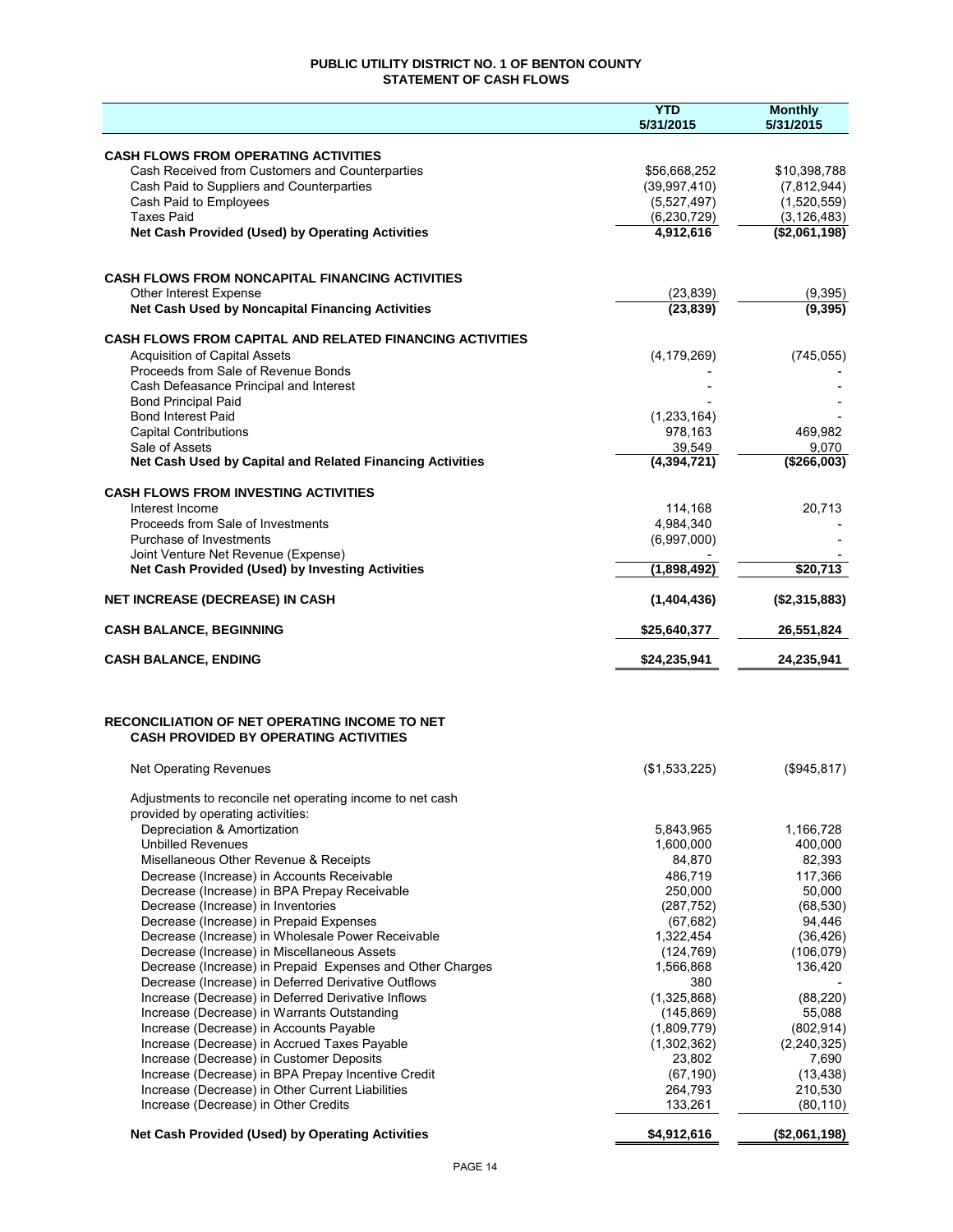### **PUBLIC UTILITY DISTRICT NO. 1 OF BENTON COUNTY WEATHER STATISTICS May 31, 2015**



|        | <b>Average Precipitation</b> |                   |         |       |      |      |      |      |      |      |      |      |        |
|--------|------------------------------|-------------------|---------|-------|------|------|------|------|------|------|------|------|--------|
| Year   | Jan                          | Feb               | March   | April | May  | June | July | Aug  | Sept | Oct  | Nov  | Dec  | Annual |
| Normal | 0.94                         | 0.70              | 0.57    | 0.55  | 0.51 | 0.51 | 0.23 | 0.18 | 0.31 | 0.49 | 0.95 | 1.20 | 7.14   |
| 2015   | 0.67                         | 0.42              | 0.65    | 0.09  | .49  |      |      |      |      |      |      |      | 3.32   |
| 2014   | 0.37                         | 1.12 <sub>1</sub> | $.00\,$ | 0.38  | 0.24 | 0.26 | 0.04 | 0.88 | 0.16 | 0.77 | 0.38 | 0.93 | 6.53   |



| 2014 | -                                       |  | - | -  | 78   | 192   | 552    | 438    | 142    | 24    | -   |  | 1.426  |
|------|-----------------------------------------|--|---|----|------|-------|--------|--------|--------|-------|-----|--|--------|
| 2013 | -                                       |  |   |    | 83   | 162   | 488    | 393    | 187    | -     | -   |  | 1,318  |
|      | <b>Cumulative CDDs in Billing Cycle</b> |  |   |    |      |       |        |        |        |       |     |  |        |
| 2015 | -                                       |  |   | 13 | 910  |       |        |        |        |       |     |  | 923    |
| 2014 | -                                       |  |   |    | 936  | 4.518 | .498   | 16.194 | 8.083  | 2.808 | 169 |  | 44.206 |
| 2013 | -                                       |  |   | 19 | .939 | 2.870 | 10,350 | 13.741 | 10.106 | .833  | -   |  | 40.858 |

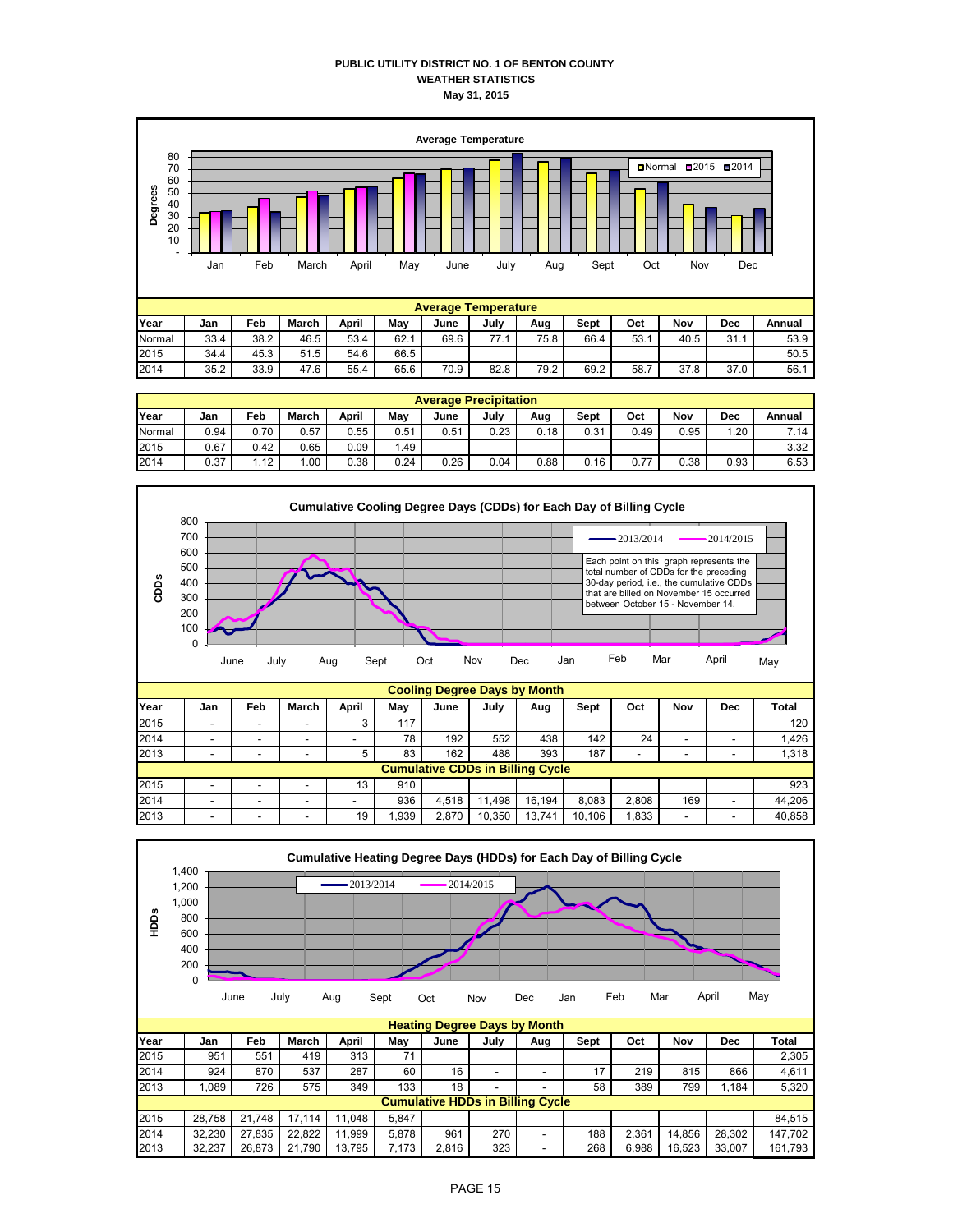#### **PUBLIC UTILITY DISTRICT NO. 1 OF BENTON COUNTY BROADBAND SUMMARY**

#### *May Highlights*

NoaNet connected a new AT&T site in north Finley to the fiber network. NoaNet also turned up a new fiber connection to Kelly's Answering Service at their new office on Grandridge as well as turned up a new fiber connection for AgriNW at their new office on Rio Grande Ave. Greater Columbia Behavioral Health turned up a new 10Mbps service through Noel. In addition, NoaNet now has a Gig service into Kadlec in Richland. Babcock Services upgraded from 10Mbps to 50Mbps, and two existing AT&T sites upgraded from 100Mbps to 200Mbps.

|                                                             |                |                          |                          |              |                          |                          |      | <b>ACTUALS</b> |               |             |     |            |                          |             |                           |                      |
|-------------------------------------------------------------|----------------|--------------------------|--------------------------|--------------|--------------------------|--------------------------|------|----------------|---------------|-------------|-----|------------|--------------------------|-------------|---------------------------|----------------------|
|                                                             | 2015 Budget    | Jan                      | Feb                      | <b>March</b> | <b>April</b>             | May                      | June | July           | <b>August</b> | <b>Sept</b> | Oct | <b>Nov</b> | <b>Dec</b>               | <b>YTD</b>  | <b>Budget</b><br>Variance | Inception<br>to Date |
| <b>OPERATING REVENUES</b>                                   |                |                          |                          |              |                          |                          |      |                |               |             |     |            |                          |             |                           |                      |
| Ethernet                                                    | 1,626,858      | \$117,860                | \$117,116                | \$110,458    | \$111,320                | \$111,984                |      |                |               |             |     |            |                          | \$568,738   | 1,058,120                 |                      |
| TDM                                                         | 146,284        | 12,031                   | 12,031                   | 8,837        | 6,531                    | 6,531                    |      |                |               |             |     |            |                          | \$45,961    | 100,323                   |                      |
| Wireless                                                    | $\blacksquare$ | 39                       | 39                       | 39           | 39                       | 26                       |      |                |               |             |     |            |                          | \$182       | (182)                     |                      |
| Co-Location                                                 | $\blacksquare$ | $\sim$                   |                          | $\sim$       | $\sim$                   | $\overline{\phantom{a}}$ |      |                |               |             |     |            |                          | \$0         |                           |                      |
| Internet Transport Service                                  | 136,140        | 10,295                   | 10,295                   | 10,295       | 10,295                   | 10,295                   |      |                |               |             |     |            |                          | \$51,475    | 84,665                    |                      |
| <b>Fixed Wireless</b>                                       | 97,376         | 7,646                    | 7,600                    | 7,617        | 7,586                    | 7,419                    |      |                |               |             |     |            |                          | \$37,868    | 59,508                    |                      |
| Broadband Revenue - Other                                   | 276,242        | 23,470                   | 23,470                   | 23,470       | 23,470                   | 23,470                   |      |                |               |             |     |            |                          | \$117,351   | 158,891                   |                      |
| Subtotal                                                    | 2,282,900      | 171,341                  | 170,551                  | 160,717      | 159,241                  | 159,725                  |      |                |               |             |     |            |                          | \$821,575   |                           |                      |
| NoaNet Maintenance Revenue                                  | ä,             | $\overline{\phantom{a}}$ | 852                      |              | 590                      | $\sim$                   |      |                |               |             |     |            |                          | \$1,441     |                           |                      |
| <b>Bad Debt Expense</b>                                     |                |                          | $\overline{\phantom{a}}$ |              | $\sim$                   | $\overline{\phantom{a}}$ |      |                |               |             |     |            |                          | \$0         |                           |                      |
| <b>Total Operating Revenues</b>                             | 2,282,900      | 171,341                  | 171,403                  | 160,717      | 159,831                  | 159,725                  |      |                |               |             |     |            |                          | \$823,016   | 1,459,884                 | 12,990,902           |
| <b>OPERATING EXPENSES</b>                                   |                |                          |                          |              |                          |                          |      |                |               |             |     |            |                          |             |                           |                      |
| Marketing & Business Development                            | ä,             | $\overline{\phantom{a}}$ | $\overline{\phantom{a}}$ |              |                          |                          |      |                |               |             |     |            |                          | \$0         |                           |                      |
| <b>General Expenses</b>                                     | 375,119        | 8,714                    | 127,448                  | 92,063       | 59,272                   | 62,482                   |      |                |               |             |     |            |                          | \$349,979   | 25,140                    |                      |
| Other Maintenance                                           | 45,825         | 3,207                    | 5,141                    | 10,121       | 28,093                   | 27,667                   |      |                |               |             |     |            |                          | \$74,228    | (28, 403)                 |                      |
| NOC Maintenance                                             | 398,251        | $\overline{\phantom{a}}$ | $\overline{\phantom{a}}$ | $\sim$       | $\sim$                   | $\overline{\phantom{a}}$ |      |                |               |             |     |            |                          | \$0         | 398,251                   |                      |
| Wireless Maintenance                                        | 1,149          |                          | $\sim$                   | 598          | $\overline{\phantom{a}}$ | $\overline{a}$           |      |                |               |             |     |            |                          | \$598       | 551                       |                      |
| Subtotal                                                    | 820,344        | 11,921                   | 132,589                  | 102,781      | 87,365                   | 90,148                   |      |                |               |             |     |            |                          | \$424,805   | 395,540                   | 8,273,323            |
| NoaNet Maintenance Expense                                  | 4,227          | $\overline{\phantom{a}}$ | $\overline{\phantom{a}}$ | 622          | $\overline{\phantom{a}}$ | $\overline{a}$           |      |                |               |             |     |            |                          | \$622       | 3,605                     |                      |
| Depreciation                                                | 900,804        | 98,590                   | 86,496                   | 86,923       | 83,814                   | 81,440                   |      |                |               |             |     |            |                          | \$437,263   | 463,541                   | 8,228,754            |
| <b>Total Operating Expenses</b>                             | 1,725,375      | 110,511                  | 219,085                  | 190,326      | 171,179                  | 171,588                  |      |                |               |             |     |            | $\overline{\phantom{a}}$ | \$862,689   | 862,686                   | 16,502,077           |
| <b>OPERATING INCOME (LOSS)</b>                              | 557,525        | 60,830                   | (47, 682)                | (29, 609)    | (11, 349)                | (11, 863)                |      |                |               |             |     |            |                          | (\$39,673)  | 597,198                   | (3,511,175)          |
|                                                             |                |                          |                          |              |                          |                          |      |                |               |             |     |            |                          |             |                           |                      |
| <b>NONOPERATING REVENUES &amp; EXPENSES</b>                 |                |                          |                          |              |                          |                          |      |                |               |             |     |            |                          |             |                           |                      |
| Internal Interest due to Power Business Unit <sup>(1)</sup> | (373, 380)     | (30, 651)                | (31, 741)                | (29, 496)    | (30, 466)                | (30, 333)                |      |                |               |             |     |            |                          | (\$152,687) | 220,693                   | (5,521,158)          |
| <b>CAPITAL CONTRIBUTIONS</b>                                |                |                          |                          |              |                          |                          |      |                |               |             |     |            |                          |             |                           |                      |
| Contributions in Aid of Broadband                           | 966,403        | 8,700                    | 11,192                   | 2,500        | 4,508                    | 24,947                   |      |                |               |             |     |            |                          | \$51,848    | (914, 555)                | 4,158,795            |
| <b>BTOP</b>                                                 |                | ٠                        | $\overline{\phantom{a}}$ |              |                          |                          |      |                |               |             |     |            |                          | \$0         |                           | 2,282,671            |
|                                                             |                |                          |                          |              |                          |                          |      |                |               |             |     |            |                          |             |                           |                      |
| <b>INTERNAL NET INCOME (LOSS)</b>                           | \$1,150,548    | \$38,879                 | (\$68,231)               | (\$56,605)   | (\$37,306)               | (\$17,249)               | \$0  | \$0            | \$0           | \$0         | \$0 | \$0        |                          | (\$140,512) | (\$96,665)                | (\$2,590,868)        |
| <b>NOANET COSTS</b>                                         |                |                          |                          |              |                          |                          |      |                |               |             |     |            |                          |             |                           |                      |
| <b>Member Assessments</b>                                   |                |                          | $\overline{\phantom{a}}$ |              |                          | $\overline{\phantom{a}}$ |      |                |               |             |     |            |                          |             |                           | \$3,159,092          |
| Membership Support                                          |                | 1,164                    | 689                      | 122          | 356                      | 491                      |      |                |               |             |     |            |                          | \$2,822     |                           | 110,257              |
| <b>Total NoaNet Costs</b>                                   | \$0            | \$1,164                  | \$689                    | \$122        | \$356                    | \$491                    | \$0  | \$0            | \$0           | \$0         | \$0 | \$0        | \$0                      | \$2,822     | (\$2,822)                 | \$3,269,349          |
| <b>CAPITAL EXPENDITURES</b>                                 | \$1,596,604    | \$12,471                 | \$37,004                 | \$62,488     | \$24,448                 | \$49,603                 |      |                |               |             |     |            |                          | \$186,013   | \$1,410,591               | \$18,664,820         |
|                                                             |                |                          |                          |              |                          |                          |      |                |               |             |     |            |                          |             |                           |                      |
| NET CASH (TO)/FROM BROADBAND <sup>(2)</sup>                 | \$828,128      | \$154,486                | \$12,312                 | (\$2,796)    | \$52,169                 | \$44,431                 | \$0  | \$0            | \$0           | \$0         | \$0 | \$0        |                          | \$260,602   |                           | (\$10,775,125)       |

(1) Internal interest budget is estimated based on cash flow projections (an interest rate of 3.6% is being used).

(2) Includes excess of revenues over operating costs, capital expenditures and NoaNet assessments; excludes depreciation and internal interest to Electric System